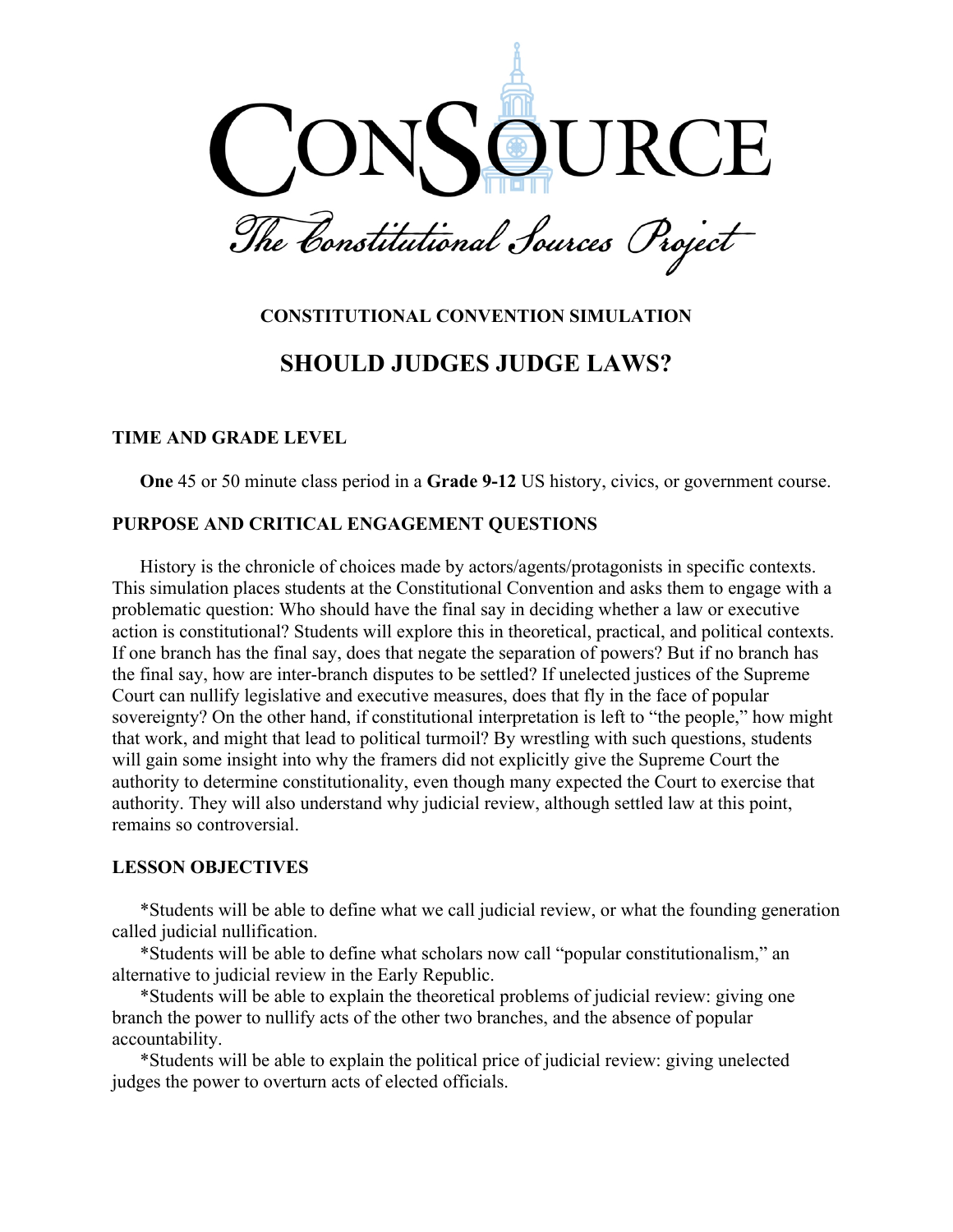\*Students will be able to explain the practical advantages of judicial review: providing for an organized way to settle constitutional disputes.

\*Students will able to suggest reasons why the framers of the Constitution did not explicitly provide for judicial review, although many expected the judicial branch to determine constitutionality.

\*Students will be able to explicate the historical evolution of judicial review in the Early Republic.

#### **OVERVIEW OF THE LESSON**

#### **Prefatory homework:**

Handout A: Should Judges Judge Laws?

#### **In class:**

1. Homework review: 5-10 minutes

2. Student deliberations: 15 minutes

3. Presentation of the historical outcome: The Constitution's silence. 5 minutes

4. Class discussion: Why didn't the framers specify who has the final say in determining constitutionality? 10 minutes

5. Postscript: Popular constitutionalism in the Early Republic and precedents for judicial review: 10 minutes.

Summary Homework / Extended Activities

#### **MATERIALS**

- *Background Handouts:* 
	- A. Should Judges Judge Laws?

#### *Classroom Handouts*

- B. The Constitution's Silence
- C. Popular Constitutionalism in the Early Republic and Precedents for Judicial Review
- D. Activist Judges (optional)
- E. Competing Standards of Constitutional Interpretation (optional)
- F. Vocabulary List

*Teacher Resources*

- T-A. Homework answers for "Should Judges Judge Laws?"
- T-B. Infrastructure for the Constitutional Convention Simulation
- T-C. Convention Timeline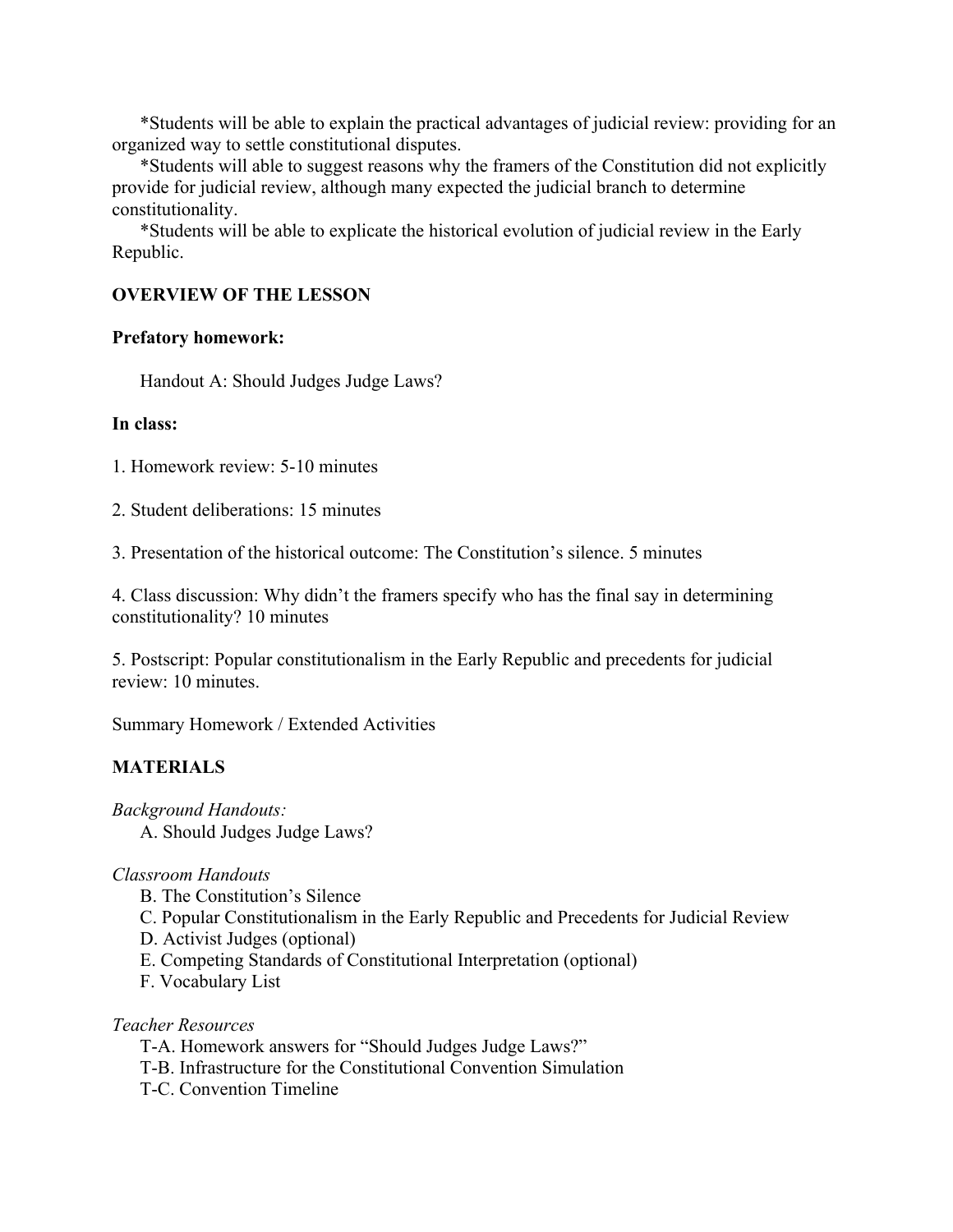*Links* \**Madison's Notes of Debates* from [June 4,](http://consource.org/document/james-madisons-notes-of-the-constitutional-convention-1787-6-4/) [July 21,](http://consource.org/document/james-madisons-notes-of-the-constitutional-convention-1787-7-21/) [August 15](http://consource.org/document/james-madisons-notes-of-the-constitutional-convention-1787-8-15/) [The Federalist No. 49](http://consource.org/document/the-federalist-no-49-1788-2-2/) [The Federalist No. 78](http://consource.org/document/the-federalist-no-78-1788-6-14/)

## **PREFATORY HOMEWORK**

Distribute Handout A, "**Should Judges Judge Laws?"** Go over the instructions on that sheet. Tell students that this is not rocket science, but they should categorize the arguments as best they can. The idea is to explore the possibilities and the basic arguments for each.

## **CLASS ACTIVITIES: 45-50 MINUTES**

### **1. HOMEWORK REVIEW: 5-10 minutes**

Share answers. Again, this is for students to understand the possibilities that were on the table at the Convention.

### **2. STUDENT DELIBERATIONS: 15 MINUTES**

Students break into their discussion and debate  $(D & D)$  groups to engage with the issues: Should judges judge laws before they are finalized, as part of a Council of Revision? After they are finalized? Both? Neither? If they judge laws at all, should they base their judgment only on constitutional grounds, or should they consider what is good public policy?

At the end of this discussion, students meet in their state delegations to vote on the Council of Revision. The votes are tallied in the student convention.

### **3. PRESENTATION OF THE HISTORICAL OUTCOME: THE CONSTITUTION'S SILENCE. 5 minutes**

Student read Handout B, "**The Constitution's Silence**," or teacher presents that material. Key points to emphasize: The Convention rejected the Council of Revision, but it never specifically determined whether the Supreme Court had the authority to declare a law unconstitutional. Students will realize this by looking through Article III, Section 2, and noting the absence of any *explicit* authority. Open to question, however, is whether this passage in Article III, Section 2, Clause 1, gives the Supreme Court an *implicit* authority to rule on the constitutionality of laws and executive actions: "The judicial power shall extend to all cases, in law and equity, arising under this constitution, the laws of the United States, and treaties made, or which shall be made under their authority." Even if so, the question remains: Why didn't the framers make such an important provision explicit?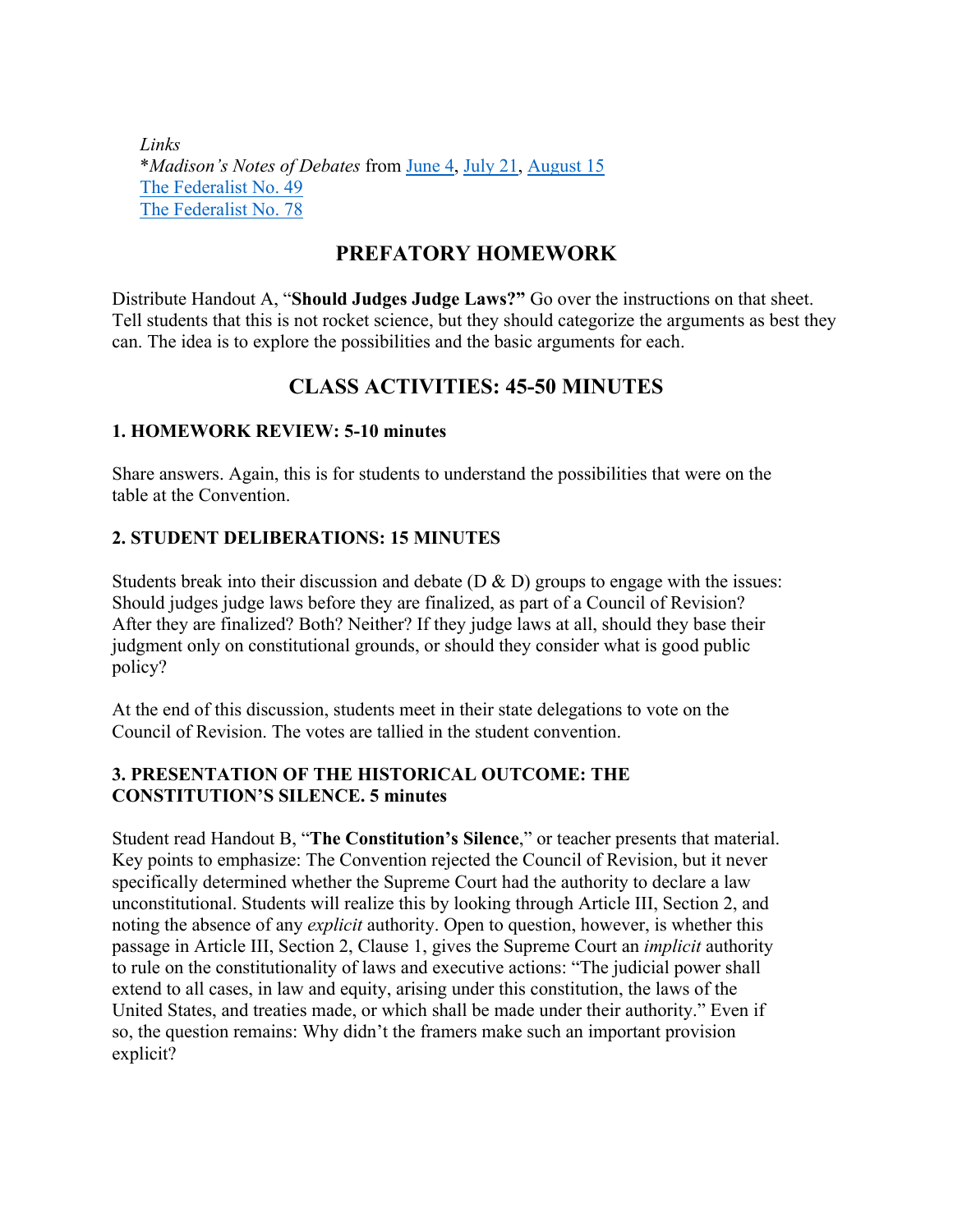#### **4. CLASS DISCUSSION: WHY DIDN'T THE FRAMERS SPECIFY WHO HAS THE FINAL SAY IN DETERMINING CONSTITUTIONALITY? 10 minutes**

Students discuss: Does the passage cited above (from Article III, Section 2, Clause 1) amount for the Supreme Court the *implicit* authority to declare laws or executive actions unconstitutional? If you were at the Convention, would you try to clarify whether judges could to nullify a law? If you are in favor of judicial nullification (judicial review), how would you word that in the Constitution? Do you think giving the power of nullification to "unelected judges" might jeopardize ratification? If you are against judicial nullification, what would you add to the Constitution that clarifies how to resolve constitutional disputes?

The idea here is not to generate a definitive answer but to demonstrate the conundrum faced by the framers. By experiencing the difficulties, political as well as theoretical, students might get some idea of why the framers did not explicitly specify who has the final say in determining constitutionality.

### **5. POSTSCRIPT: POPULAR CONSTITUTIONALISM IN THE EARLY REPUBLIC AND PRECEDENTS FOR JUDICIAL REVIEW: 10 minutes**

Distribute Handout C, "**Popular Constitutionalism in the Early Republic and Precedents for Judicial Review**." Teacher presents a broad summary but students should have the full handout for reference. The class should end with students confronting the questions posed in question 1 below, in "Summary Homework / Extended Activities."

## **SUMMARY HOMEWORK / EXTENDED ACTIVITIES**

1. Consult Handout C, "**Popular Constitutionalism in the Early Republic and Precedents for Judicial Review,"** and then respond to this question: If you were alive in the 1790s, how would you approach the problem of constitutional interpretation? If you think the people should have the final say, respond to these two questions:

- a) How, exactly, can the people's will be determined?
- b) Legislatures often act in the moment, responding to popular pressure. How can minorities be protected against over-zealous majorities in such cases?

If you think Supreme Court should have the final say, how would you answer critics who argue:

- a) The Constitution did not specifically grant that authority to the Court.
- b) Unelected judges should not overturn decisions of the people's representatives.

Do you have an alternate solution? If so, state it. Then imagine the arguments against your idea, and respond to those arguments.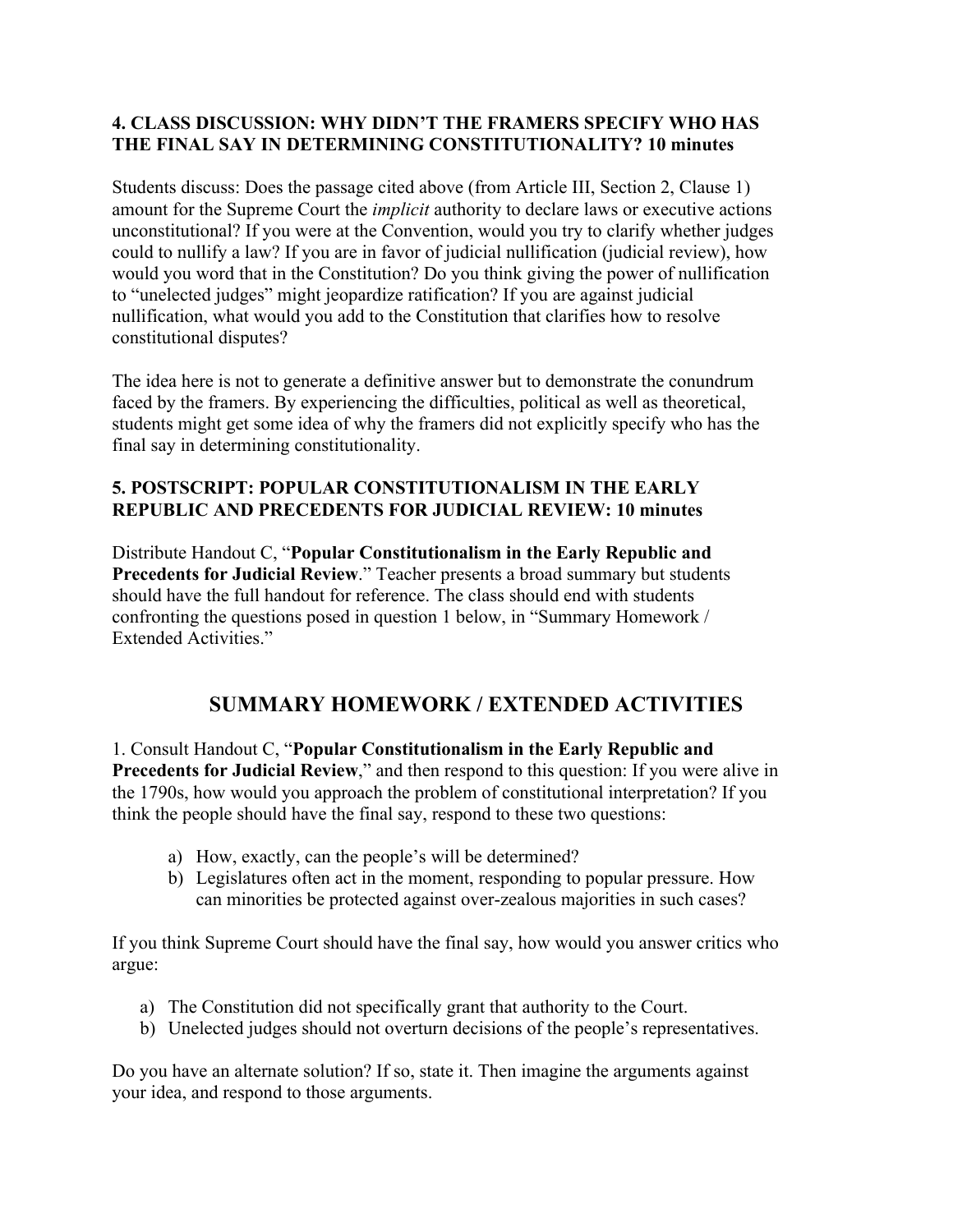2. Read Handout D, "**Activist Judges**." Then take any Supreme Court case for which the Court has been accused of being "activist." Comment of whether you think the Court was unduly "activist" in that case, or whether it acted in accordance with the accepted practice of judicial review.

3. The framers took care to remove judges from political influence. Because federal judges are not elected, they should be free from popular pressure. But has that worked out? Historically, some judges, once they were on the Court, did not follow the "party line" of the president who appointed them. Recently, however, justices have stayed very true to the parties that placed them on the Court.

a. Research Earl Warren, appointed to be Chief Justice by Republican president Dwight Eisenhower, and his record on the Court.

b. Research the *Bush v. Gore*, which decided the election of 2000. Note that conservative justices, who generally sided with state authority, decided that the federal government had the right to intervene in the Florida election, while liberal justices, who generally sided with federal authority, argued that the election should be determined by the judicial processes of the state of Florida.

### 4. Read Handout E, "**Competing Standards of Constitutional Interpretation**."

a. Weigh in on this debate. If you have a preference, be sure to respond to the critics of that view. If you can think of another method, or prefer some variant of the ones listed, or some combination, go for it!

b. Discuss the standards of interpretation used in competing opinions in any Supreme Court case that was not unanimous.

c. Write your own opinion, as if you were a Supreme Court justice, of a case, either past or pending. As you do, note what standard of interpretation you are applying.

d. Research *Citizens United v. FEC.* Note the opinions of justices Alito, Scalia, and Thomas, who consider themselves originalists. Do you think the framers of the Constitution (original intent) would approve or disapprove of restrictions on spending to influence elections? How do you think the people who ratified the Constitution (original meaning) would treat the influx of money into politics? How did the Court's originalists address these questions?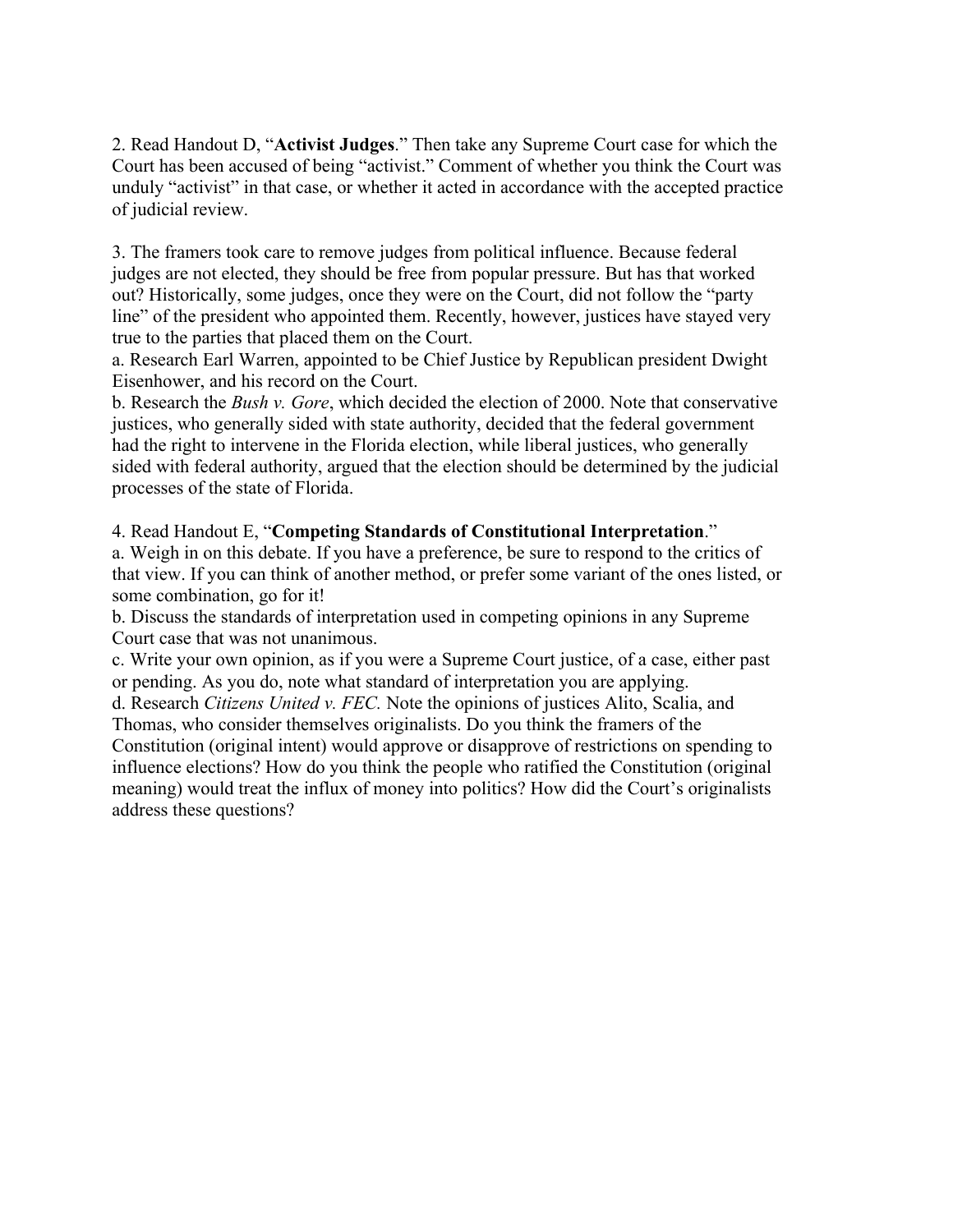## **Handout A: Should Judges Judge Laws?**

The legislative branch *makes* laws. The executive branch *executes* laws. But does anybody judge *those* laws? Should that be the the job of the judicial branch? Or should judges only judge *people* charged with breaking the laws?

The question of whether judges should pass judgment over laws perplexed the framers of the Constitution. Who, if anybody, should determine whether the document they created was being violated?

Before 1776, Americans had not looked fondly upon the superior court judges in each colony, who were appointed by the Crown and beholden to it. Judges were directly influenced by a king or his appointed colonial governors.

Revolutionaries changed that when they wrote new state constitutions. State legislatures busily passed laws that covered any and every circumstance that might arise. In this new order, judges were to follow these precise new codes and not exercise individual discretion. A judge should be "a mere machine," Thomas Jefferson pronounced in 1776.

By the 1780s, however, some people began to worry that the legislatures were going too far in their law making. In particular, upper class people feared that legislatures, influenced by debtors and poor folks, would pass laws for debtor relief and issue paper money. Who, then, would prevent "legislative tyranny"?

There were competing ideas on that score, but one possible solution was for judgesto step in and impose certain limits on the legislatures, based on written state constitutions. "Here is the limit of your authority, and hither, shall you go, but no further," Judge George Wythe instructed the Virginia legislature in 1782. The state's Attorney General, Edmund Randolph, initially opposed Wythe's view but then came to agree with him. "Every law against the constitution may be declared void," he said. in August of 1787, North Carolina's James Iredell wrote to one of his state's delegates at the Constitutional Convention: "The exercise of [judicial] power is unavoidable, the Constitution not being a mere imaginary thing, about which ten thousand different opinions may be formed."<sup>1</sup>

This view, called *judicial review* today but known at the time as *judicial nullification*, was not universally shared. Why should unelected judges overrule the elected members of legislatures? For many, that was an insult to popular sovereignty. There was a much better way to check a tyrannical legislature: the people could throw the bums out at the next election.

The framers on the Constitution did not state specifically whether judges possessed the authority to nullify laws, but they did grapple with the role judges should play, or not play, in the legislative process. According to the eighth resolution of the Virginia Plan, "a convenient number of the National Judiciary" would combine with the executive to form a "Council of Revision," which could veto acts of Congress. This way, judges could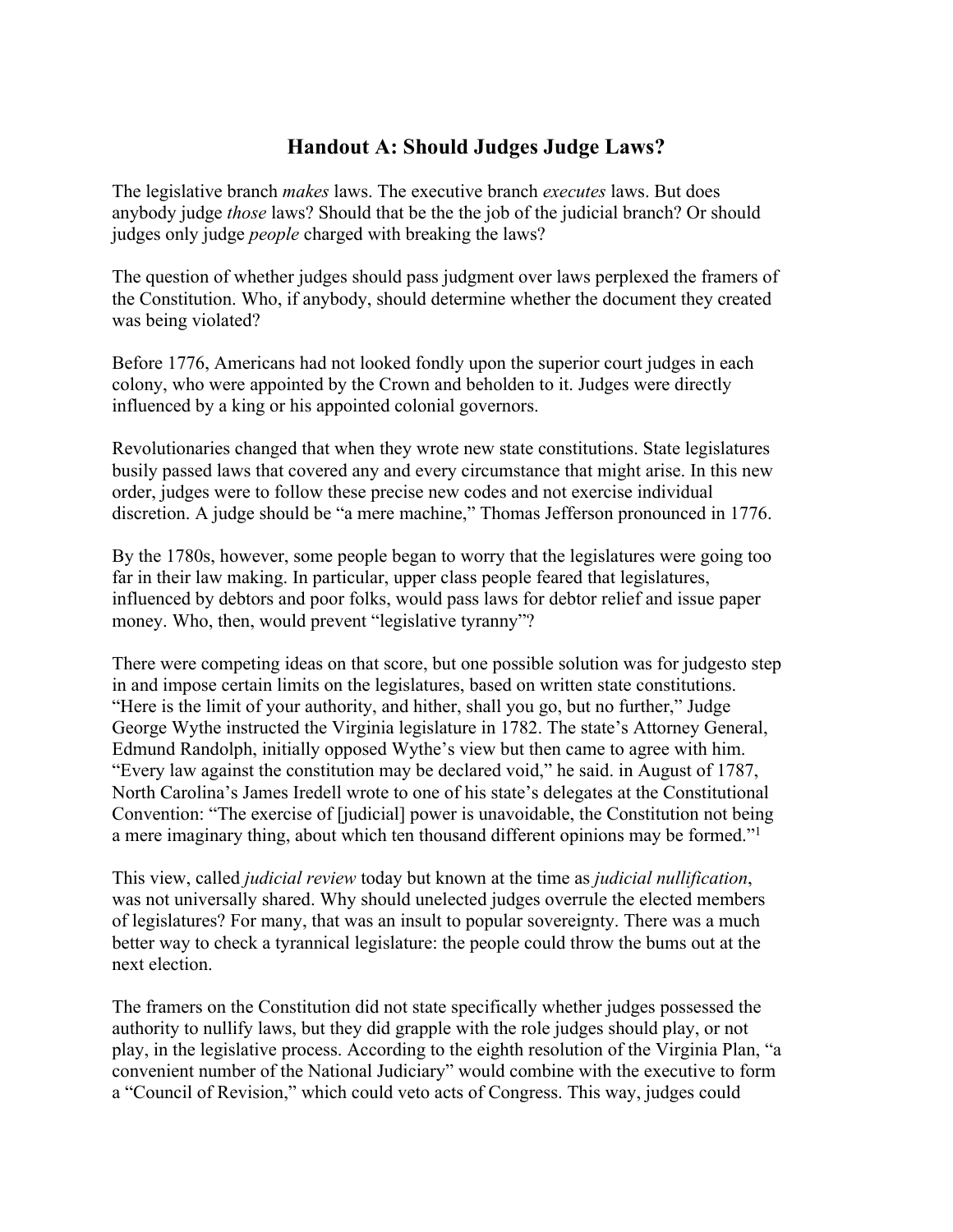modify or even nullify a law *before* it took effect, rather than waiting until *afterwards*, when a case involving the law came before the court.

Delegates differed on whether judges should be able to judge laws before they are passed, after they are passed, or never. They also differed on the criteria judges should use. Some believed they must base their decisions only on the constitutionality of a law; others believed that judges could evaluate whether the law was good policy.

Below are excerpts from the relevant debates. In class, you will be engaging in these debates. For now, as you read through each passage, note in the margin the speaker's position. More than one letter might apply.

A. Judges, with the president, should be able to nullify or revise a law *before* it is finalized.

B. Judges should be able to nullify a law *after* it has passed, when they are trying normal cases.

C. Judges should never be able to nullify a law.

D. Judges should be able to nullify a law because it is poor public policy.

E. Judges should be able to nullify a law if it violates the Constitution.

F. No opinion stated about constitutionality, but judges should not judge a law by its policy.

## **[JUNE 4](http://consource.org/document/james-madisons-notes-of-the-constitutional-convention-1787-6-4/):**

**Mr. GERRY** [Elbridge Gerry, Massachusetts] doubts whether the Judiciary ought to form a part of it [the Council of Revision]. ... They will have a sufficient check ... by their exposition of the laws, which involved a power of deciding on their Constitutionality. In some States the Judges had actually set aside laws as being agst. the Constitution. This was done too with general approbation [approval]. It was quite foreign from the nature of ye. office to make them judges of the policy of public measures.

**Mr. KING** [Rufus King, Massachusetts]. Judges ought to be able to expound [understand and explain] the law as it should come before them [in an actual case], free from the bias of having participated in its formation.

## **[JULY 21](http://consource.org/document/james-madisons-notes-of-the-constitutional-convention-1787-7-21/):**

**Mr. WILSON** [James Wilson, Pennsylvania]. It had been said that the Judges, as expositors of the Laws would have an opportunity of defending their constitutional rights. There was weight in this observation; but this power of the Judges did not go far enough.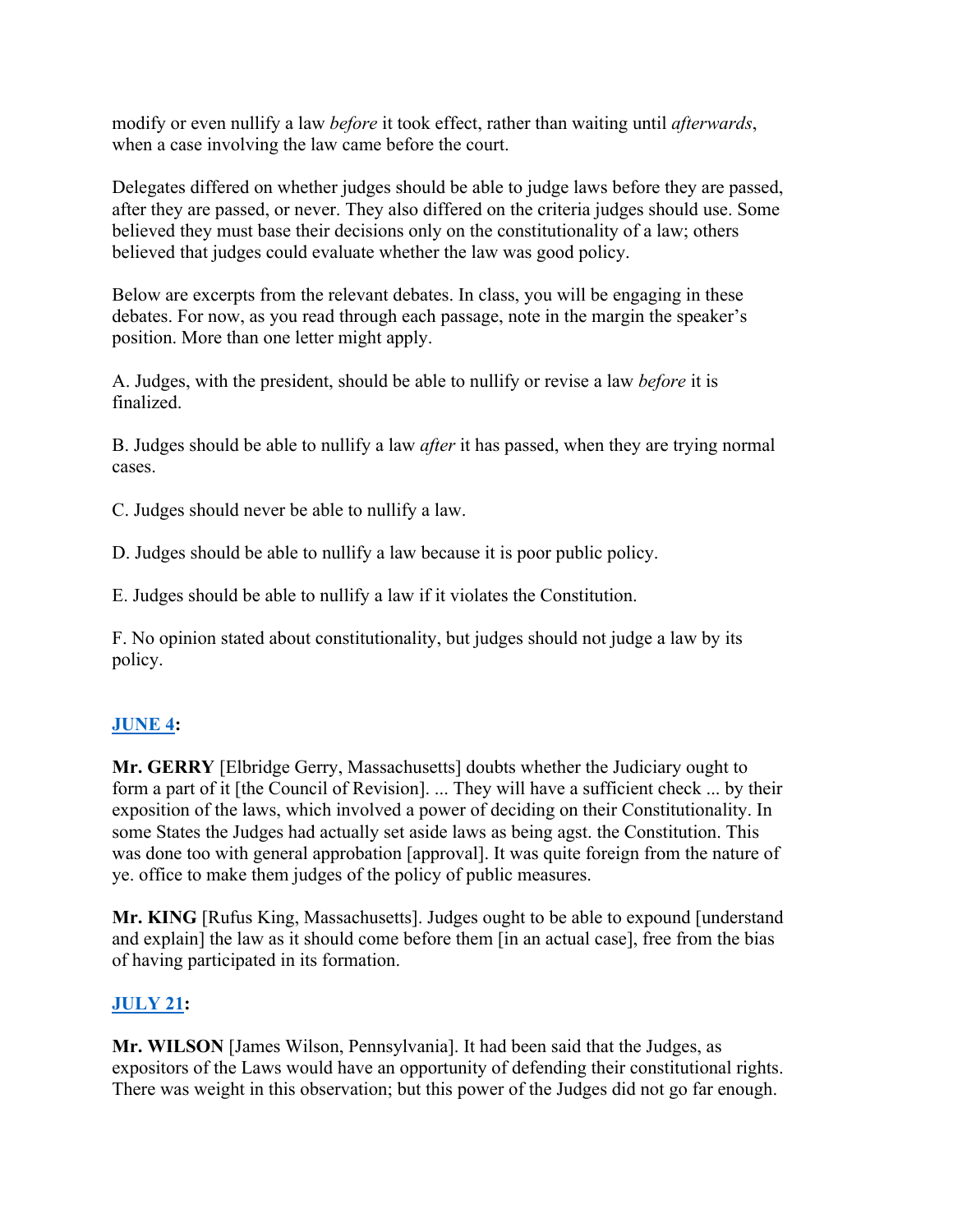Laws may be unjust, may be unwise, may be dangerous, may be destructive; and yet may not be so unconstitutional as to justify the Judges in refusing to give them effect. Let them have a share in the Revisionary power, and they will have an opportunity of taking notice of these characters of a law, and of counteracting, by the weight of their opinions, the improper views of the Legislature.

**Mr. ELSEWORTH** [Oliver Ellsworth, Connecticut} approved heartily of the motion. The aid of the Judges will give more wisdom & firmness to the Executive. They will possess a systematic and accurate knowledge of the Laws, which the Executive can not be expected always to possess.

**Mr. GHORUM** [Nathaniel Gorham, Massachusetts] did not see the advantage of employing the Judges in this way. As Judges they are not to be presumed to possess any peculiar knowledge of the mere policy of public measures.

**Mr. L. MARTIN [**Luther Martin, Maryland]. A knowledge of Mankind, and of Legislative affairs cannot be presumed to belong in a higher degree to the Judges than to the Legislature. And as to the Constitutionality of laws, that point will come before the Judges in their proper official character. In this character they have a negative on the laws. Join them with the Executive in the Revision and they will have a double negative.

**Col. MASON** [George Mason, Virginia]. In their expository capacity of Judges … they could declare an unconstitutional law void. But with regard to every law however unjust oppressive or pernicious, which did not come plainly under this description, they would be under the necessity as Judges to give it a free course. He wished the further use to be made of the Judges, of giving aid in preventing every improper law. Their aid will be the more valuable as they are in the habit and practice of considering laws in their true principles, and in all their consequences.

**Mr. RUTLIDGE** [John Rutledge, South Carolina] thought the Judges of all men the most unfit to be concerned in the revisionary Council. The Judges ought never to give their opinion on a law till it comes before them.

## **[AUGUST 15](http://consource.org/document/james-madisons-notes-of-the-constitutional-convention-1787-8-15/):**

**Mr. MERCER** [John Francis Mercer, Maryland]. He disapproved of the Doctrine that the Judges as expositors of the Constitution should have authority to declare a law void. He thought laws ought to be well and cautiously made, and then to be uncontroulable.

**Mr. DICKENSON** [John Dickinson, Delaware] was strongly impressed with the remark of Mr. Mercer as to the power of the Judges to set aside the law. He thought no such power ought to exist. He was at the same time at a loss what expedient to substitute.

<sup>&</sup>lt;sup>1</sup> Iredell to Richard Dobbs Spaight, August 26, 1787. Griffith John McRee, Life and *Correspondence of James Iredell*, 2:174.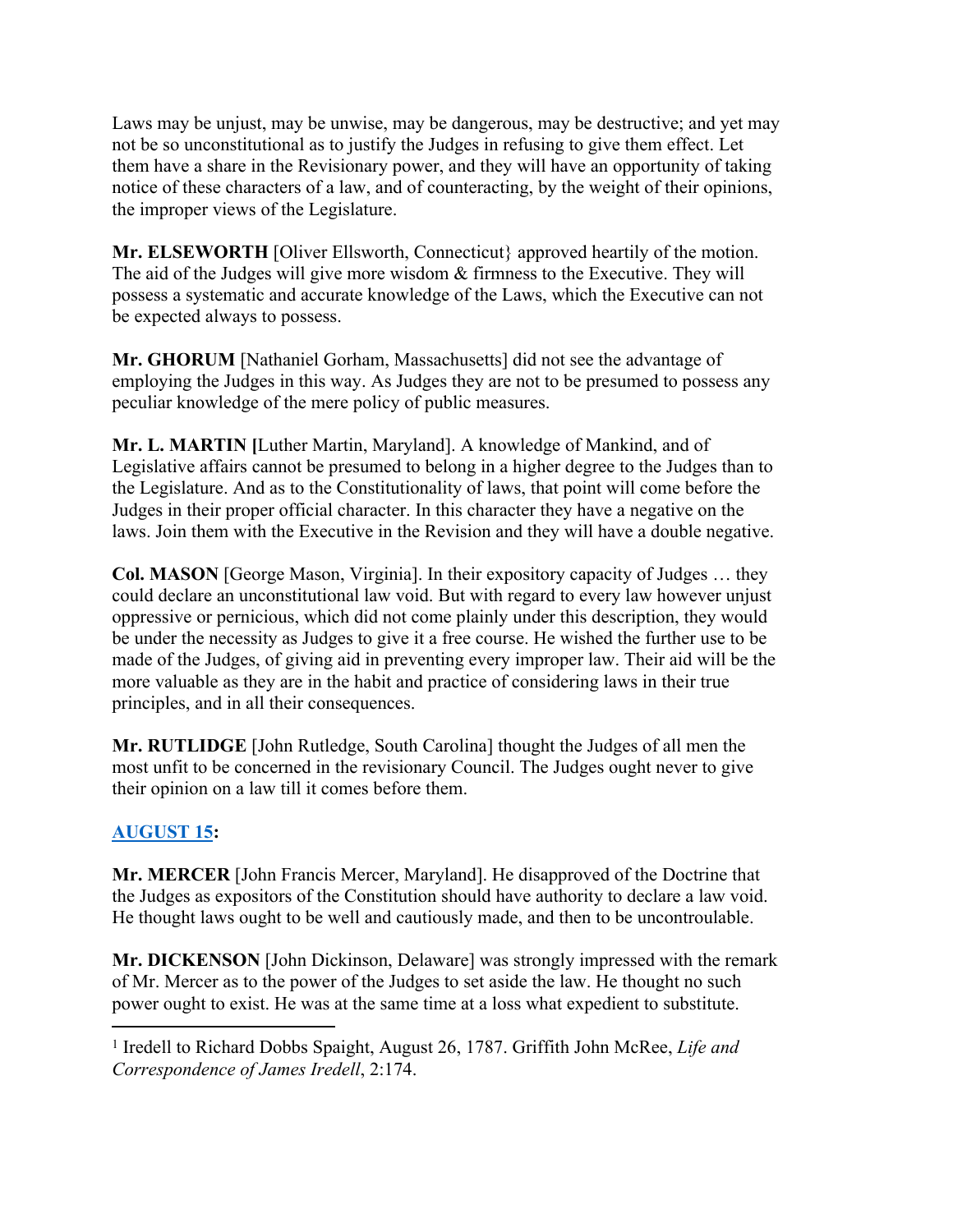## **Handout B. The Constitution's Silence**

Article I, Section 8, of the Constitution lists the powers of Congress. The powers of the President are specified in Article II, Sections 2 and 3. Here is Article III, Section 2, of the original Constitution, which specifies the powers of the national judiciary, headed by the Supreme Court. Does any passage within this section grant the Supreme Court the *explicit* authority to nullify a law? Does any passage grant the Supreme Court an *implicit* authority to nullify a law?

"1. The judicial power shall extend to all cases, in law and equity, arising under this constitution, the laws of the United States, and treaties made, or which shall be made under their authority; to all cases affecting ambassadors, other public ministers and consuls; to all cases of admiralty and maritime jurisdiction; to controversies to which the United States shall be a party; to controversies between two or more states, between a state and Citizens of another state, between Citizens of different states, between Citizens of the same state, claiming lands under grants of different states, and between a state, or the Citizens thereof, and foreign states, Citizens or subjects.

"2. In all cases affecting ambassadors, other public ministers and consuls, and those in which a state shall be a party, the supreme court shall have original jurisdiction. In all the other cases before-mentioned, the supreme court shall have appellate jurisdiction, both as to law and fact, with such exceptions, and under such regulations as the Congress shall make.

"3. The trial of all crimes, except in cases of impeachment, shall be by jury; and such trial shall be held in the state where the said crimes shall have been committed; but when not committed within any state, the trial shall be at such place or places as the Congress may by law have directed."

Now consult the passages from Madison's *Notes of Debates* in Handout A, "**Should Judges Judge Laws?**" Does it appear that Elbridge Gerry, James Wilson, Luther Martin, George Mason, and John Rutledge expected judges to rule on the constitutionality of laws? Then why didn't any of these delegates move to state that *explicitly* in the Constitution? Why didn't the Constitution clearly *specify* who would decide whether an act of Congress or an executive order was in accordance with the Constitution?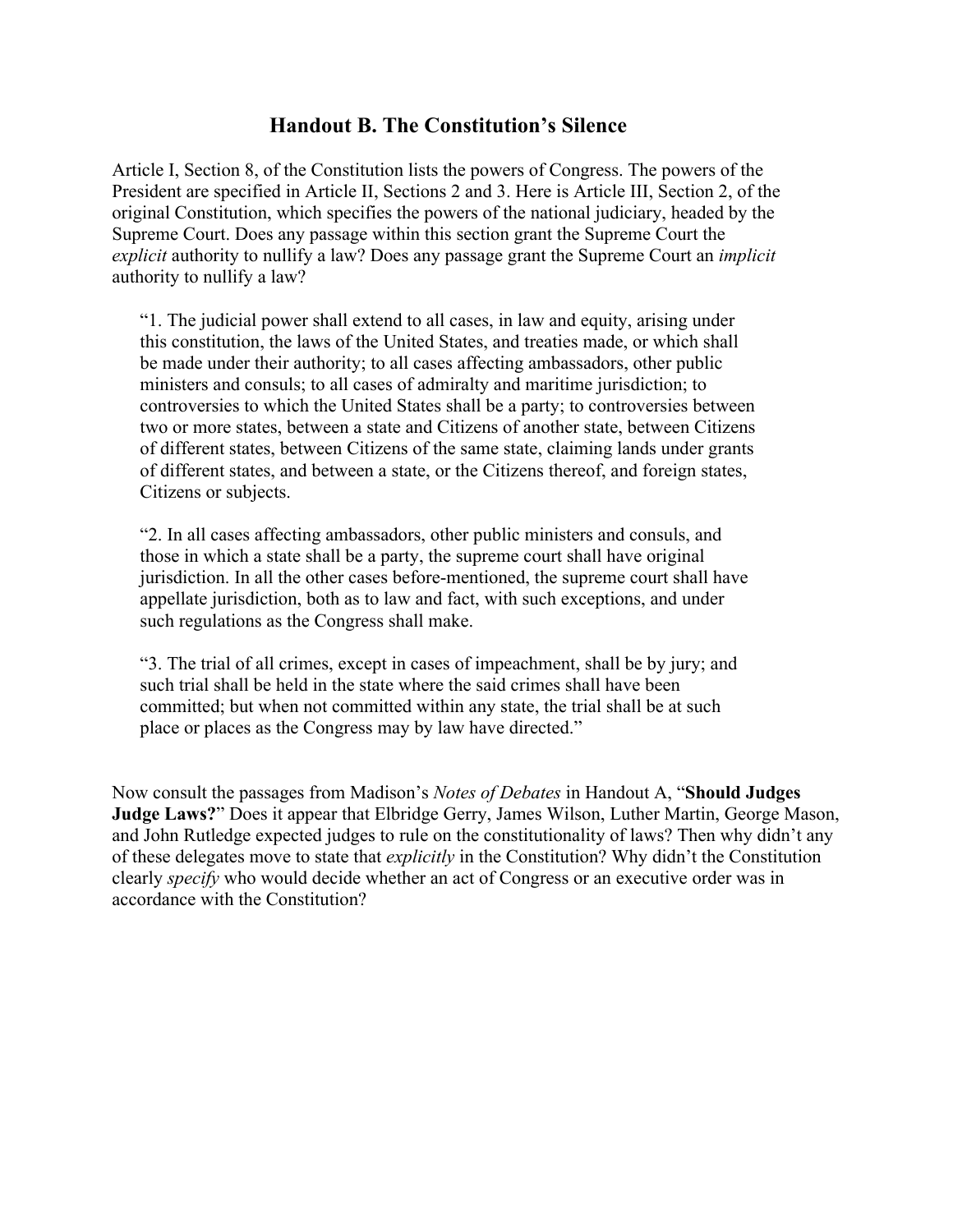## **Handout C. Popular Constitutionalism in the Early Republic and Precedents for Judicial Review**

With the Constitution silent on who should determine the constitutionality of laws, Americans at the time developed two competing views.

Some said that the *courts*, in their daily business, must interpret statutes, and that would include whether a particular law violated the Constitution. Alexander Hamilton held this view. Writing as "Publius" in *[The Federalist #78](http://consource.org/document/the-federalist-no-78-1788-6-14/)*, he wrote:

"If it be said that the legislative body are themselves the constitutional judges of their own powers, … it may be answered, that … it is far more rational to suppose, that the courts were designed to be an intermediate body between the people and the legislature, in order, among other things, to keep the latter within the limits assigned to their authority. The interpretation of the laws is the proper and peculiar province of the courts. A constitution is, in fact, and must be regarded by the judges, as a fundamental law. It therefore belongs to them to ascertain its meaning, as well as the meaning of any particular act proceeding from the legislative body. If there should happen to be an irreconcilable variance between the two, … the Constitution ought to be preferred to the statute."

Others said that no branch of government had the right to encroach on the work of another branch. Only the *people* could override an act of an overzealous branch of the federal government. Scholars now call this view "popular constitutionalism." James Madison, also writing as "Publius" in *[The Federalist #49](http://consource.org/document/the-federalist-no-49-1788-2-2/)*, wrote:

"The several departments [branches of government] being perfectly co-ordinate by the terms of their common commission, none of them, it is evident, can pretend to an exclusive or superior right of settling the boundaries between their respective powers; and how are the encroachments of the stronger to be prevented, or the wrongs of the weaker to be redressed, without an appeal to the people themselves, who, as the grantors of the commissions, can alone declare its true meaning, and enforce its observance?"

Although some scholars argue that "popular constitutionalism" prevailed in the 1790s, Alexander Hamilton and other Federalists were simultaneously laying the groundwork for judicial review.

In 1794 Congress laid a tax of \$8 on each carriage a person owned. Opponents of the tax complained that this was a "direct" tax, so according to Article I, Section 9, Clause 4 of the Constitution, the tax would have to be proportioned by population among the states. Since the number of carriages varied widely state-to-state, a direct tax on carriages would be unworkable.

Supporters of the carriage tax argued that it was not "direct"; they maintained it was permitted by Article I, Section 8, Clause 1, which granted Congress broad powers of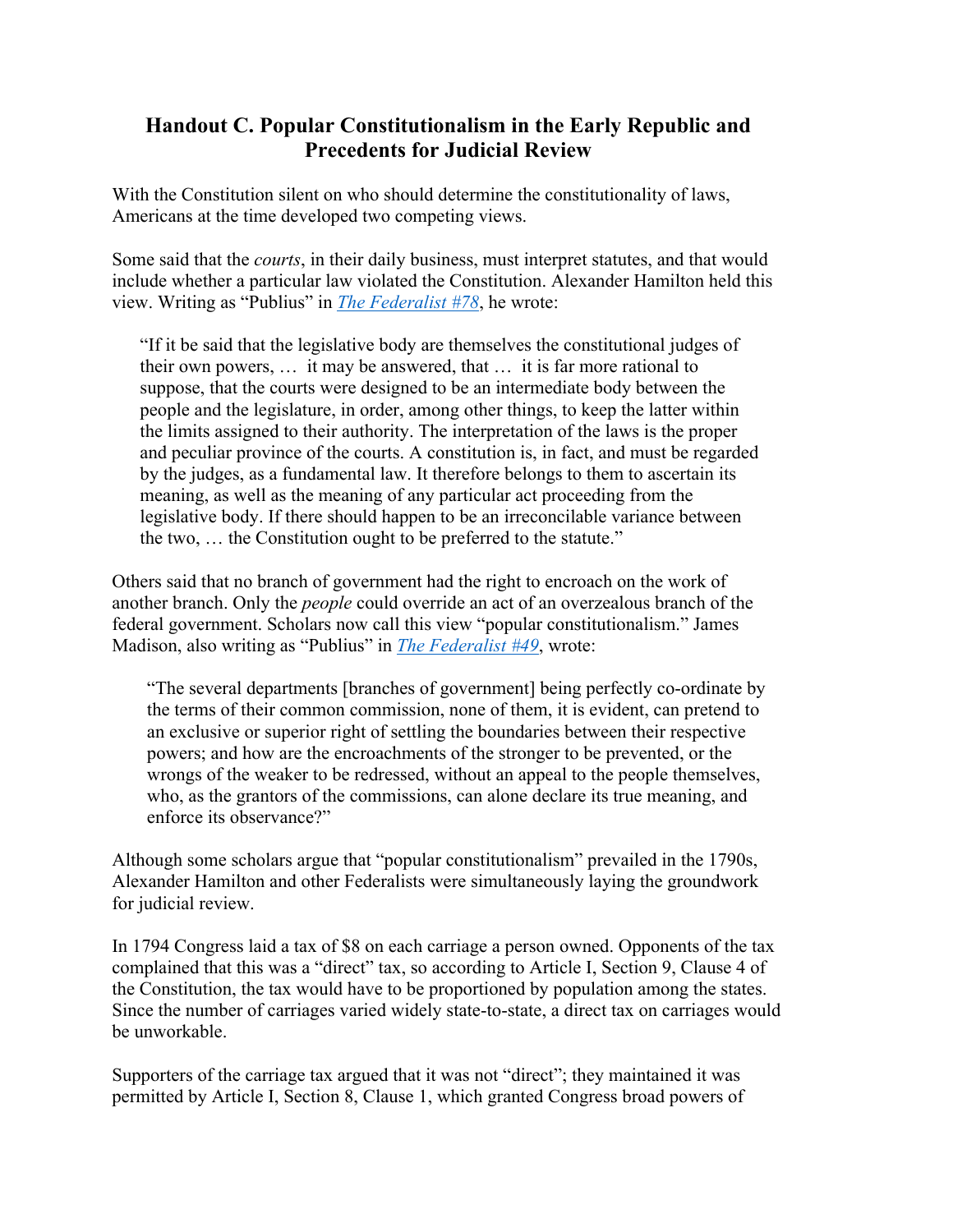taxation. Secretary of the Treasury Hamilton, who sponsored the bill, wanted the Supreme Court to weigh in. Hamilton and his allies contrived with Daniel Hylton, a Federalist from Virginia who happened to own one carriage, to challenge the tax in court.

There was a problem, however. Hylton's case could only reach the high court if \$2,000 was at stake, and the tax per carriage was only \$8, plus another \$8 penalty if the tax wasn't paid on time. Here's how they got around that. Hylton claimed to own 125 carriages rather than only one, and at \$16 per carriage (tax plus penalty), his would be liable for \$2,000—the threshold to reach the Supreme Court. Then, off the books, the Treasury Department agreed that he if he lost the case—as both Hamilton and Hylton hoped— he would pay only \$16.

The Supreme Court declared unanimously that the tax was not "direct" and therefore perfectly within the bounds of the Constitution. *Hylton v. United States* was double victory for Federalists. The carriage tax would stand, and beyond that, for the first time, the Supreme Court formally upheld a law *on constitutional grounds*. That was stage 1 of judicial review.

Stage 2 came later, in 1803. After Federalist John Adams was defeated by Republican Thomas Jefferson in the election of 1800-1801 (see ConSource lesson "Political Parties and Presidential Electors: The Election of 1800"), the Federalist-dominated Congress passed the Judicial Act of 1801, which overhauled the judicial system and created many new judgeships. Then, immediately before leaving office, Adams appointed numerous Federalist judges to the newly created positions. Through an administrative oversight, however, a handful of these judges had yet to receive their official commissions when Jefferson assumed the presidency—and the Jefferson administration refused to deliver these commissions.

Demanding their commissions, four prospective justices of the peace, including William Marbury, took James Madison, Jefferson's Secretary of State, to court. The case, *Marbury v. Madison*, was problematic for the all-Federalist Supreme Court, headed by Chief Justice John Marshall. The Federalist justices of the peace had been duly appointed according to the Judiciary Act of 1801, but if Marshall and the Court ordered Madison to deliver the commissions, Jefferson would likely tell Madison to *disobey* that order, thereby setting up a constitutional showdown that Jefferson and the Republicans, at the height of their popularity, would win. At that time, the nation had not yet established the tradition of *judicial review*—the notion that the Supreme Court always had the final say on constitutionality.

Marshall and his fellow Federalists on the Supreme Court conceded the battle in order to win a greater war. Unexpectedly, they ruled in favor of Madison and the Republicans, their political adversaries. The Marbury and the other Federalist justices of the peace did not receive their commissions. Their Court's reasoning, however, made history. In order to bring their case before the Supreme Court, Marbury and his fellow plaintiffs had cited an earlier law, the Judiciary Act of 1789—but *that* law, the Marshall Court declared was unconstitutional! Although the Supreme Court had *evaluated* the constitutionality of a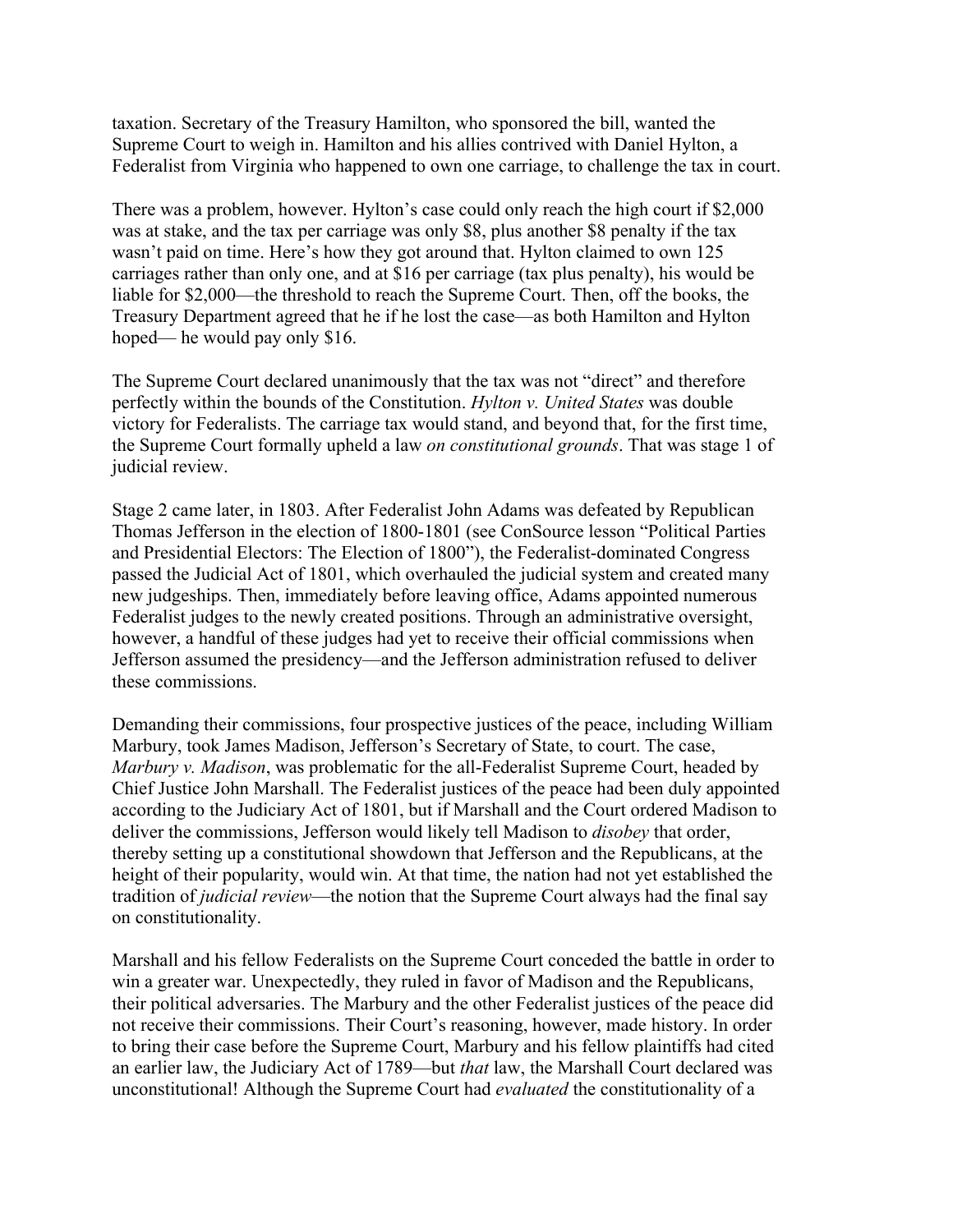federal law in *Hylton v. United States*, this was the first time it *negated* a law on the grounds that it violated the Constitution.

Our history texts treat Marshall's decision in *Marbury v. Madison* as establishing judicial review, but at that moment, the matter was not so cut-and-dry. Although Marshall headed the court for another third of a century, he never again overturned federal law. President Jefferson, meanwhile, refused to accept Marshall's pronouncement. He did not directly challenge the decision, which ruled in the administration's favor by dismissing Marbury's case, but privately he fumed. To Abigail Adams, eighteen months after the Court's decision, he wrote, "The opinion which gives to the judges the right to decide what laws are constitutional, and what not, not only for themselves in their own sphere of action, but for the legislature & executive also, in their spheres, would make the judiciary a despotic branch."<sup>1</sup> A key word here is "would" – for Jefferson, the matter was by no means settled. The notion that the judiciary could interfere with an action of the executive department seemed a clear violation of the basic principle of independent branches, which he had long espoused and the Constitution, he thought, had incorporated. The president, duly elected, clearly should have the final say in executive matters, not appointees from a different branch of government, while Congress itself should decide whether proposed legislation was constitutional. Each branch, Jefferson believed, must determine its own responsibility to the Constitution, subject only to the will of the people.

Over time, Marshall's precedent has prevailed. Today, if the Supreme Court declares a law or executive action unconstitutional, many Americans might grumble, but that is the final word—unless, years later, the Supreme Court overturns its prior decision. Whether or not the framers intended this, judicial review has become a fundamental tenet of government in the United States.

<sup>&</sup>lt;sup>1</sup> Jefferson to Abigail Adams, September 11, 1804: http://founders.archives.gov/documents/Jefferson/99-01-02-0348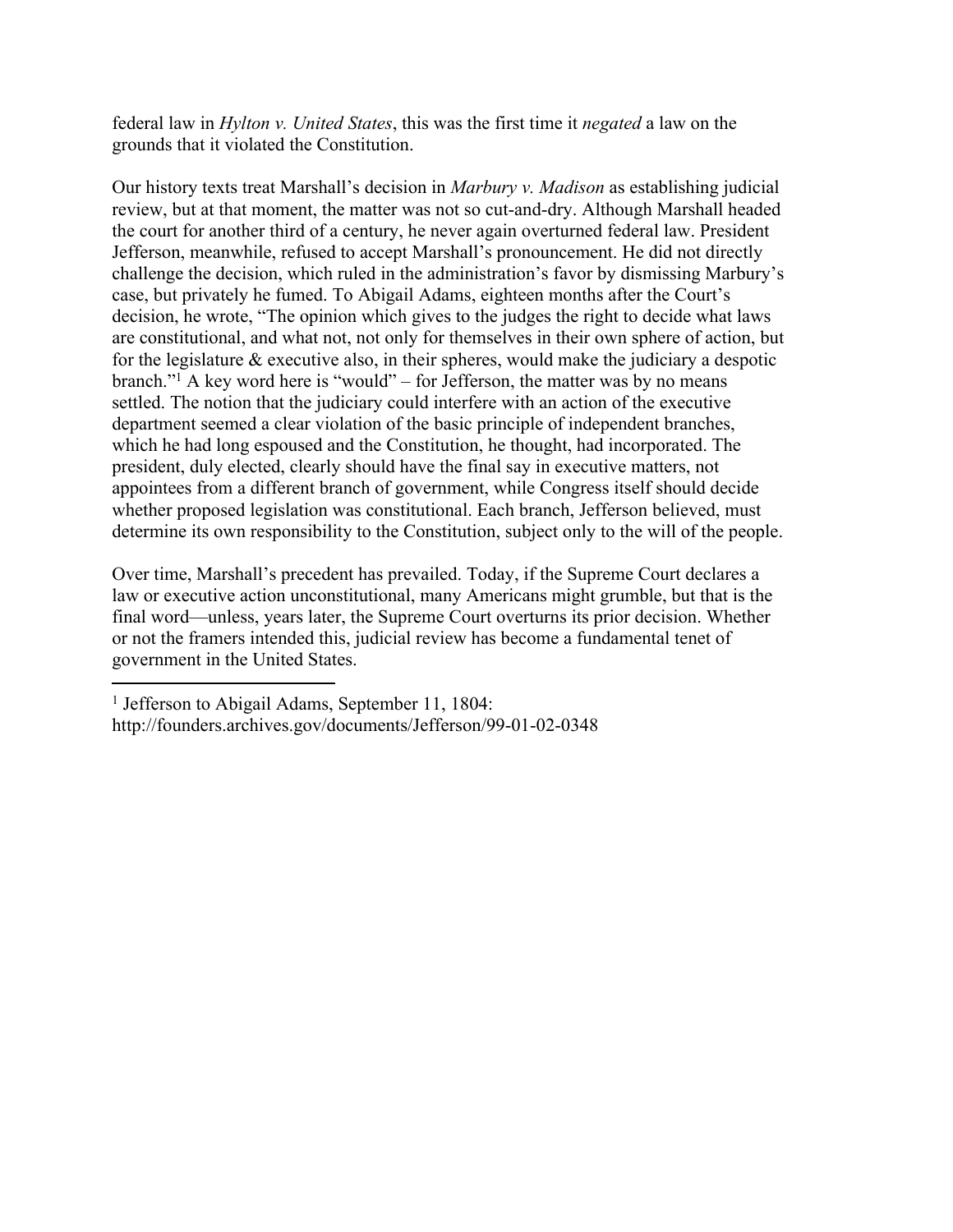## **Handout D: Activist Judges**

If the Supreme Court declares a law unconstitutional, people who disagree withthat verdict cry "foul!" and argue that judges, who are not elected, should not undo the work of the people's representatives. They complain about so-called "activist judges" who overturn laws and impose their own wills. But such complaints are often one-sided. If you are a staunch supporter of the right to bear arms, and your town decides to *permit* the carrying of guns in public, you don't want some activist judge to interfere. On the other hand, you *will* want the courts to interfere if your town *outlaws* the carrying of guns in public, which you think violates your constitutional rights.

What defines an activist judge? There are three possible meanings. A judge could be overturning:

- (1) A lower court ruling
- (2) A law or executive order
- (3) An established precedent

The first is not really "activism" because appeal courts, including the Supreme Court, are *supposed* to review lower court rulings.

The second can sometimes be judicial activism, but it might also be necessary. If the Court nullifies a local ordinance that forbids German Americans from writing letters to the newspaper, it can hardly be criticized for being *unduly* activist. The Court is ruling according to a commonly accepted view of the First Amendment.

The third meaning—overturning precedent—is true judicial activism. When a court overturns precedent, it is ruling against the collective historical wisdom of the judicial profession. Sometimes it might be called for, since times do change. By the midtwentieth century it was clear that the 1896 "separate but equal" ruling in *Plessey v. Ferguson* made no sense. Separate schools for black and white children were inherently equal, and that precedent was overturned. That was judicial activism, but most people today would argue that it was a wise decision.

(Adapted from Ray Raphael, *The Complete Idiot's Guide to the Founding Fathers and the Birth of Our Nation*, 138.)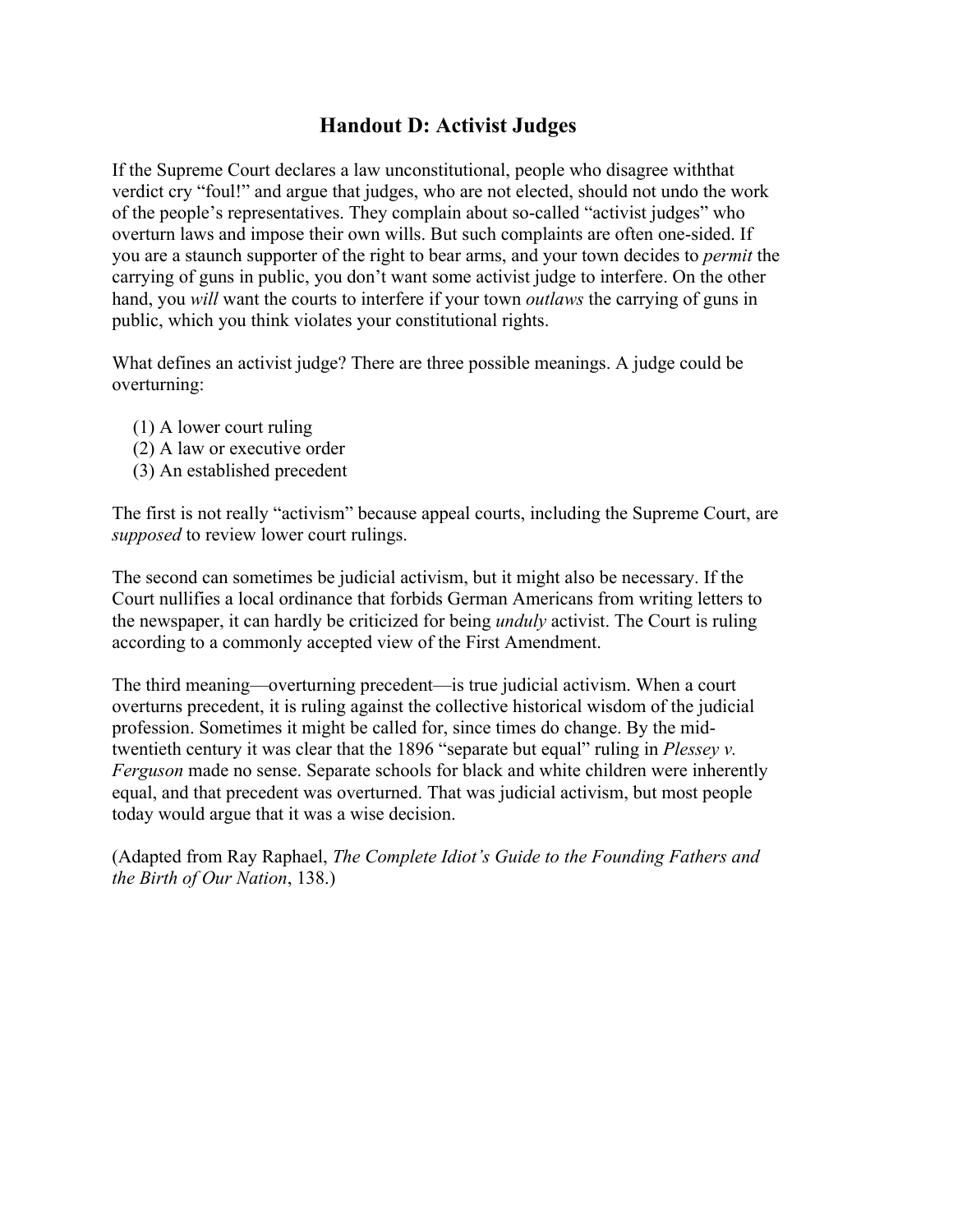## **Handout E: Competing Standards of Constitutional Interpretation**

What standard should judges use when they interpret the Constitution? How should they read and understand that document? The framers did not offer a blueprint for this, and the question has given rise to vigorous debate. There are various schools of thought, but each has its problems.

(A) Some believe judges must adhere to a standard called "**original intent**" (also known as originalism; original intent of the framers). They should review not only the Constitution but all reports of what was said at the Constitutional Convention and any record these men left in their lifetimes, whether published works, letters, or other papers. They should consult Founding Fathers who did not appear at the Convention as well.

But is the original intent of the framers really that clear? Through the course of the Convention, they contradicted each other, promoting sectional interests and disagreeing on many matters. How can we determine the original intent of a body of men who were not of one mind?

Proponents of original intent consult the voluminous writings of the framers. The most frequently cited writings are *The Federalist* essays, mostly penned by James Madison and Alexander Hamilton—but what these men said *after* the framing of the Constitution does not always mesh with their thoughts in 1787. At the Constitutional Convention, Hamilton wanted the president to resemble a king as closely as possible; in *The Federalist #69*, he assured readers that there was a "total dissimilitude" between the American president and the British king. At the Convention, Madison wanted to vest the federal government with the power to nullify state laws for any reason (not only if a state law was unconstitutional); years later, when drafting the Virginia Resolutions, he held that if a federal law was unjust, a state could "interpose" between that law and the people, making the law unenforceable  $<sup>1</sup>$ </sup>

The framers themselves did not think their intentions should be consulted. At the Constitutional Convention, absolute secrecy on proceedings was the rule. Notes and records were private, and delegates were forbidden to speak of what went on. Why? Think politics for a moment. Then as now, horse-trading was common, and delegates engaged in the practice, perhaps out of sheer necessity. Practically speaking, with dozens of delegates weighing in, how else could they produce a comprehensive set of structures and rules? Understandably, delegates didn't want a blow-by-blow account of all this to get out. Years later, Madison himself weighed in *against* "original intent":

"As a guide in expounding and applying the provisions of the Constitution, the debates and incidental decisions of the Convention can have no authoritative character. However desirable it be that they should be preserved as a gratification to the laudable curiosity felt by every people to trace the origin and progress of their political Institutions, & as a source perhaps of some lights on the Science of Govt. the legitimate meaning of the Instrument must be derived from the text itself; or if a key is to be sought elsewhere, it must be not in the opinions or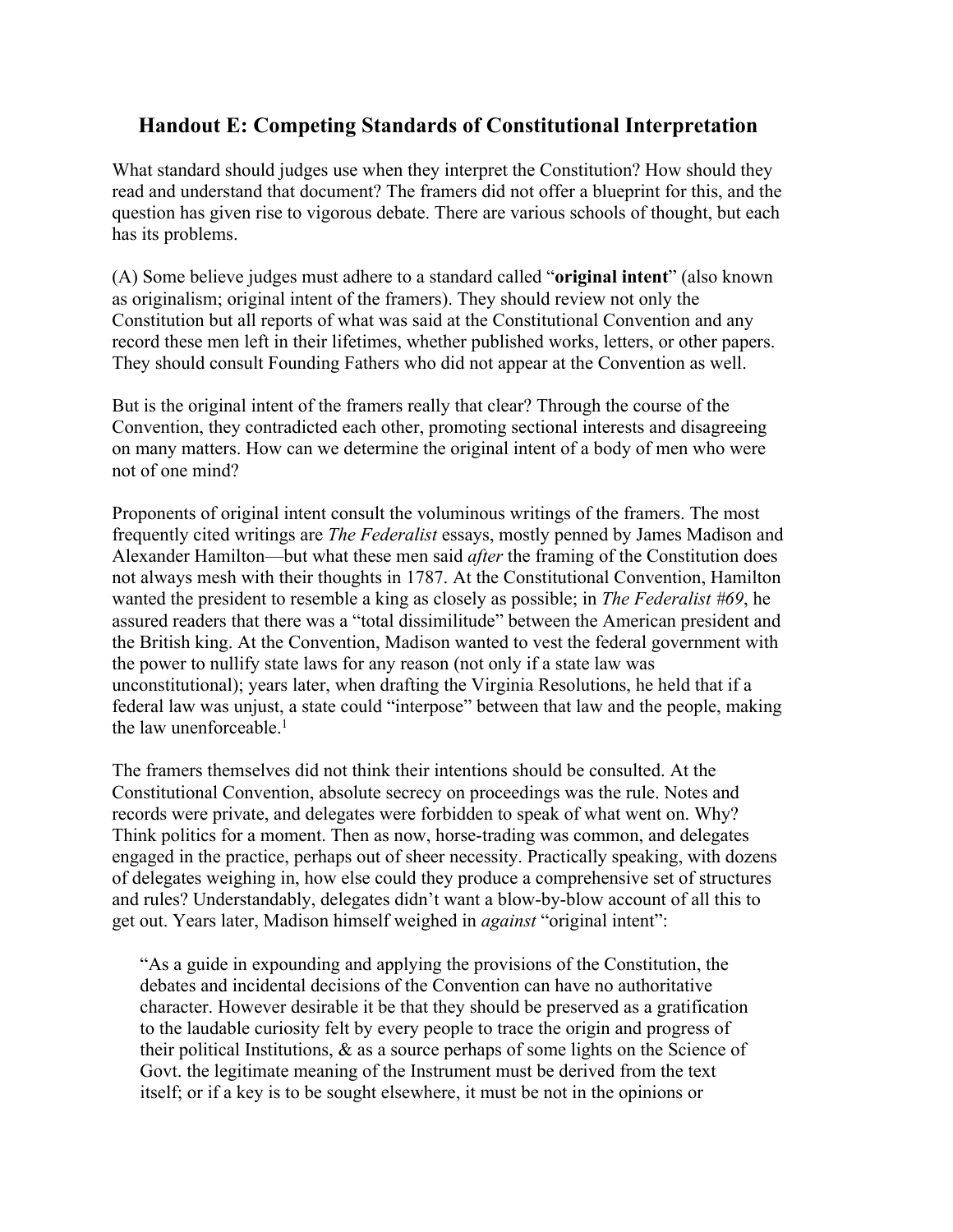intentions of the Body which planned  $\&$  proposed the Constitution, but in the sense attached to it by the people in their respective State Conventions where it recd. all the Authority which it possesses."<sup>2</sup>

(B) Madison's statement suggests another method of interpretation: "**original meaning**," a cousin to original intent. People who adhere to this standard see the Constitution as a binding contract between framers and those who agreed to the deal back in 1788, when the Constitution was ratified. Striving to uphold that contract, judges try to figure out how each and every one of its terms was understood by the people of those times. That way, they can hold the document fixed and absolute. The Constitution, said Thomas Jefferson, should not be treated as a "mere thing of wax in the hands of the judiciary which they may twist and shape into any form they please."<sup>3</sup>

But do we really want to remain fixed in time? Much has changed since 1788, over two centuries past. What can Founding Era Americans tell us about the constitutionality of regulating the Internet? Or establishing no-fly zones? Or placing limits on biological engineering?

Consider an "original meaning" interpretation of the Eighth Amendment, which prohibits "cruel and unusual punishment." Whether cruel or not, public lashing and branding of hands were common punishments for minor offenses in 1791, when that amendment was ratified. Since it was not unusual back then, branding a hand for petty theft should be constitutional—*if* we go by "original meaning," that is. But no judge today would uphold hand branding or public lashing for shoplifting. Our values have changed and the Constitution along with them, at least in some areas.

Further, to determine the "original meaning" of terms that anchor the Constitution and the Bill of Rights—"general welfare," "necessary and proper," "regulate Commerce," "Republican Form of Government," "freedom of speech," "well regulated Militia," "excessive bail," "unreasonable searches and seizures," and so on—we need to consult numerous sources from the late 18<sup>th</sup> Century: dictionaries, newspapers, letters, journals of the Continental Congress, the Confederation Congresses, the first few federal congresses under the Constitution, and state legislatures. Two dozen volumes (and more in the works) of the *Documentary History of the Ratification of the Constitution* are certainly relevant, as are more than 200 published volumes (so far) of papers of Washington, Adams, Jefferson, Madison, Franklin, and Hamilton. From these sources judges can find evidence to support a wide array of pre-conceived conclusions. The pursuit of "original meaning" does not always involve passive *discovery*, where the answer simply awaits us in the texts; more often, it is a determined act of *construction*, building an argument on behalf of a preferred interpretation. The greater the number and variety of sources to choose from, the easier it is to find material to fashion an argument.

(C) Instead of remaining mired in the past, some say, we should treat our founding document as a "**living Constitution,"** one that evolves with the times. Judges must interpret the Constitution in a way that reflects historical transformations. We must stay true to its core values, they say, but the application of those values will naturally change.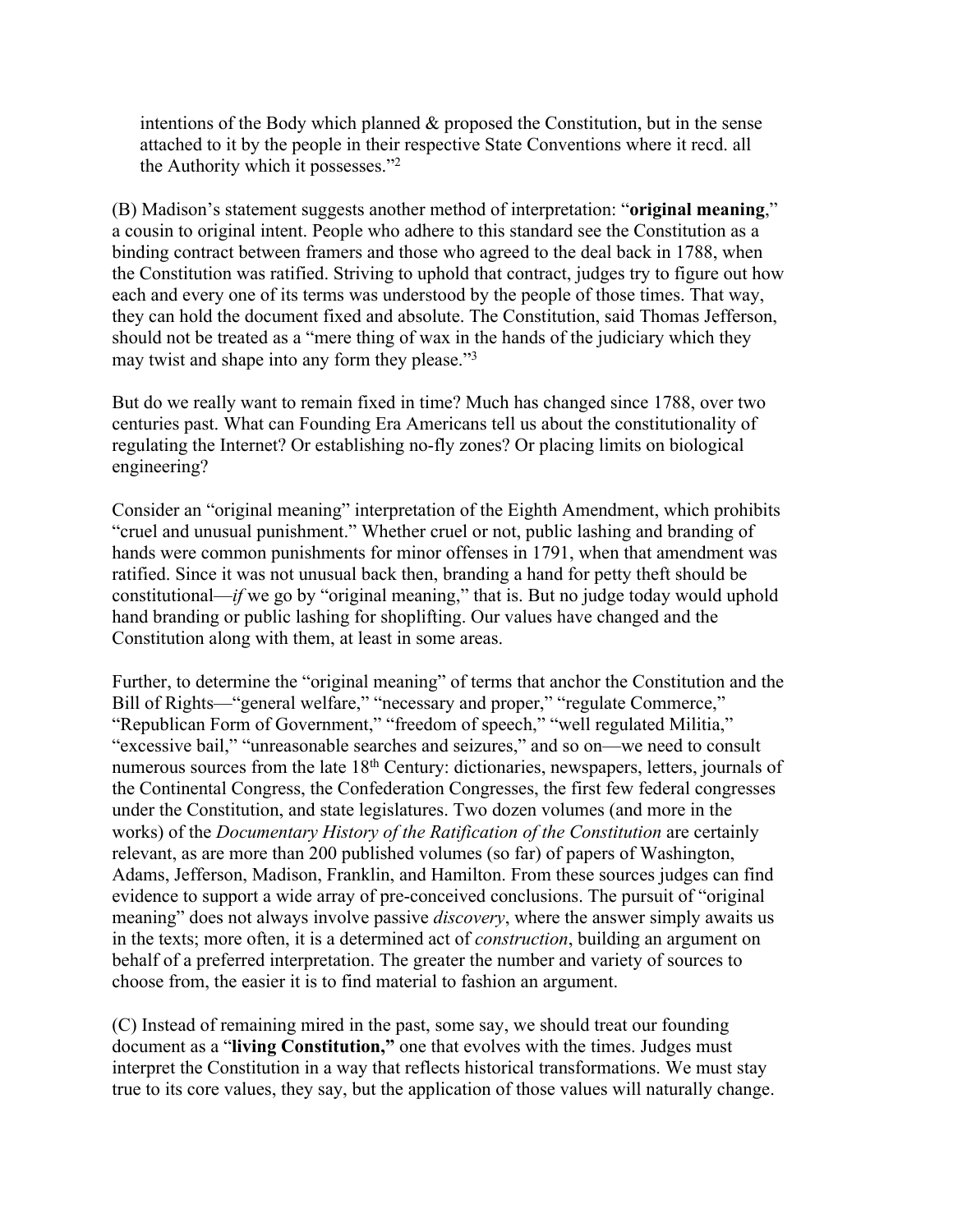Back then, slavery was widespread, married women could not own property, and only men with property could vote. Those practices do not reflect our values today. On the other hand, "We, the people" still want to "form a more perfect Union, establish Justice, insure domestic Tranquility, provide for the common defence, promote the general Welfare, and secure the Blessings of Liberty to ourselves and our Posterity," and the Constitution provides a structure that has helped further those ends for more than two centuries.

That's too general, the proponents of "original intent" and "original meaning" complain. Vague pronouncements cannot provide adequate guideposts. Unless the Constitution remains anchored in the Founding moment, it will drift.

Neither original intent nor original meaning provide that anchor, the living constitutionalists respond. Originalist judges do not comb historical materials objectively, instead, they mine the evidence to support preconceived conclusions.

And so the debate continues. Actual judicial opinions reflect all three standards. Living constitutionalists buttress their arguments with quotations from the founders when they can, while originalists address current realities and apply their chosen standard (whether intent or meaning) only selectively.

<sup>1</sup> For the changing pronouncements of Hamilton and Madison, see Ray Raphael, *Constitutional Myths: What We Get Wrong and How to Get It Right*, 80-102; 113-123.

<sup>2</sup> Madison to Thomas Richie, September 15, 1821: http://press-

pubs.uchicago.edu/founders/documents/v1ch2s28.html

<sup>3</sup> Jefferson to Spencer Roane, September 9, 1819: http://press-

pubs.uchicago.edu/founders/documents/a1\_8\_18s16.html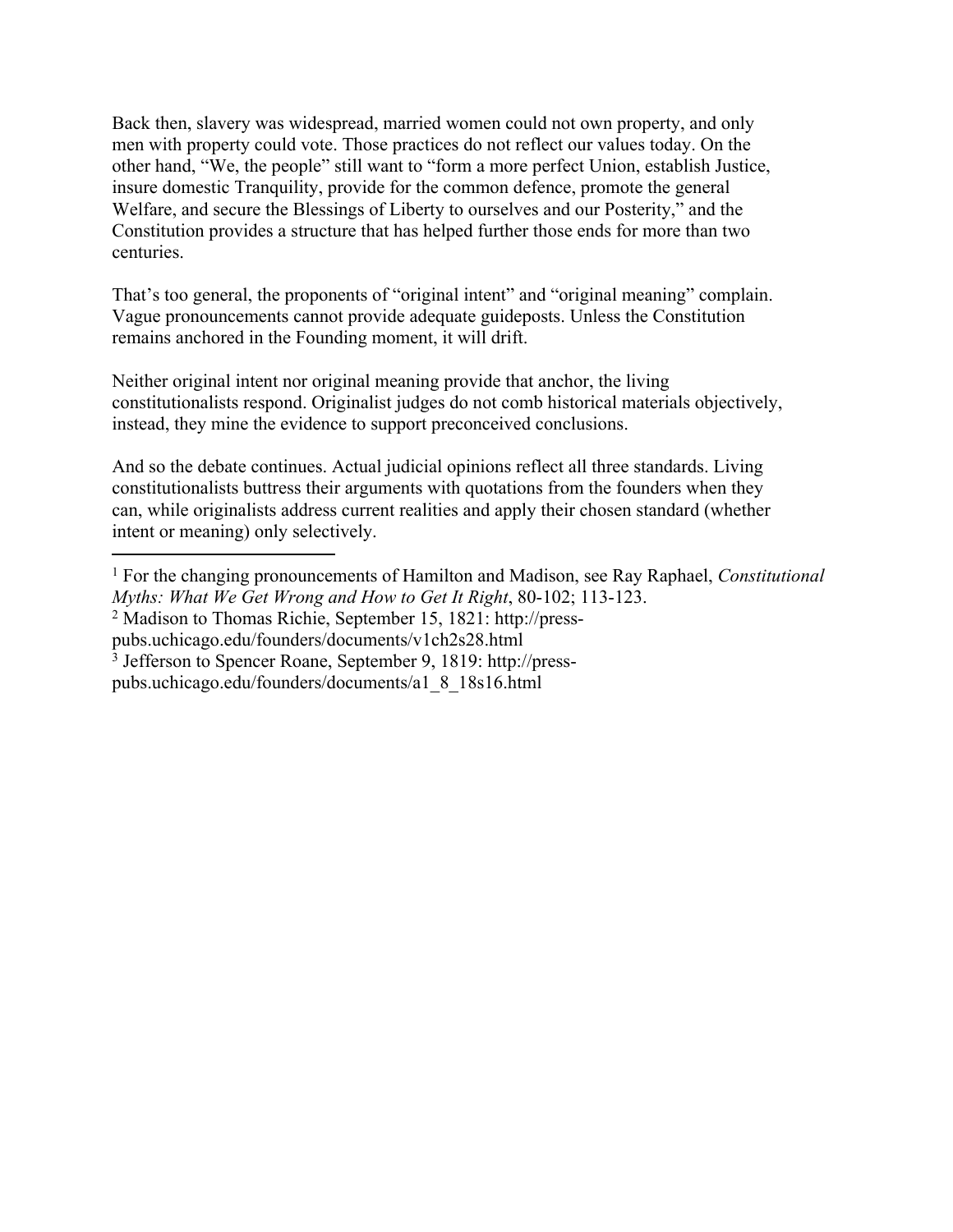## **Should Judges Judge Laws Handout F: Vocabulary List**

- 1. Appellate Jurisdiction: higher court has the power to review a lower court's decision.
- 2. Constitutional: consistent with, sanctioned by, or permissible according to a constitution.
- 3. Implicit: implied, though not plainly expressed.
- 4. Judicial activism: decisions suspected of being based on personal or political considerations rather than on existing law
- 5. Laudable: deserving praise and commendation.
- 6. Nullify: to render or declare legally void or inoperative
- 7. Original Jurisdiction: power to hear a case for the first time when a higher court has the power to review a lower court's decision.
- 8. Sectional (sectionalism): a tendency to be more concerned with the interests of your particular group or region than with the problems and interests of the larger group, country, etc.
- 9. Unconstitutional: not in accordance with a constitution.
- 10. Voluminous: occupying or containing much space; large in volume, in particular.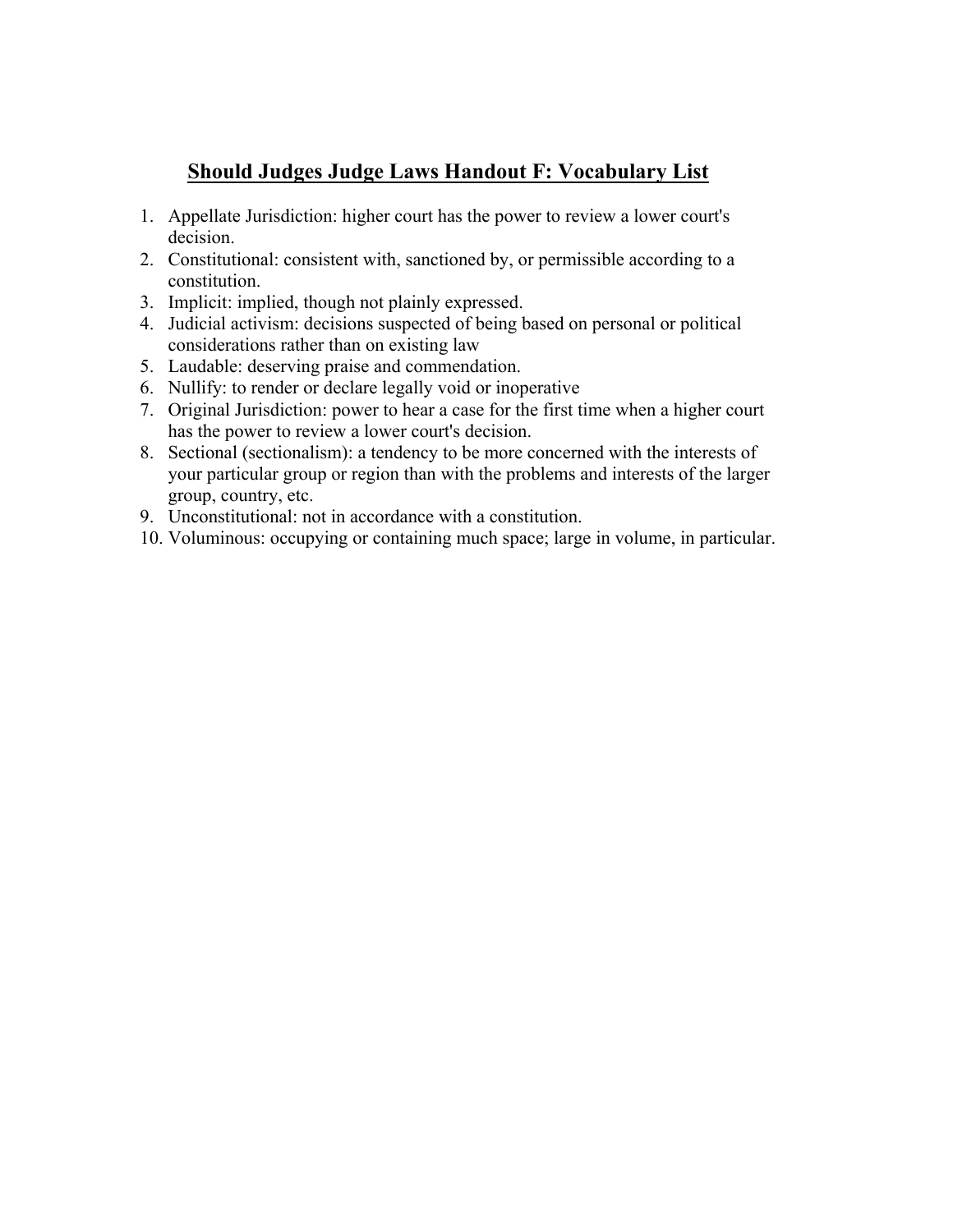## **T-A: Homework Answers for "Should Judges Judge Laws?"**

As you read through each passage, note in the margin the speaker's position. More than one letter might apply.

A. Judges, with the president, should be able to nullify or revise a law *before* it is finalized.

B. Judges should be able to nullify a law *after* it has passed, when they are trying normal cases.

C. Judges should never be able to nullify a law.

D. Judges should be able to nullify a law because it is poor public policy.

E. Judges should be able to nullify a law if it violates the Constitution.

F. No opinion stated about constitutionality, but judges should not judge a law by its policy.

## **[JUNE 4](http://consource.org/document/james-madisons-notes-of-the-constitutional-convention-1787-6-4/):**

**Mr. GERRY** [Elbridge Gerry, Massachusetts] doubts whether the Judiciary ought to form a part of it [the Council of Revision]. ... They will have a sufficient check ... by their exposition of the laws, which involved a power of deciding on their Constitutionality. In some States the Judges had actually set aside laws as being agst. the Constitution. This was done too with general approbation [approval]. It was quite foreign from the nature of ye. office to make them judges of the policy of public measures. **B and E**

**Mr. KING** [Rufus King, Massachusetts]. Judges ought to be able to expound [understand and explain] the law as it should come before them [in an actual case], free from the bias of having participated in its formation. **B**

## **[JULY 21](http://consource.org/document/james-madisons-notes-of-the-constitutional-convention-1787-7-21/):**

**Mr. WILSON:** "It had been said that the Judges, as expositors of the Laws would have an opportunity of defending their constitutional rights. There was weight in this observation; but this power of the Judges did not go far enough. Laws may be unjust, may be unwise, may be dangerous, may be destructive; and yet may not be so unconstitutional as to justify the Judges in refusing to give them effect. Let them have a share in the Revisionary power, and they will have an opportunity of taking notice of these characters of a law, and of counteracting, by the weight of their opinions, the improper views of the Legislature. **A and D**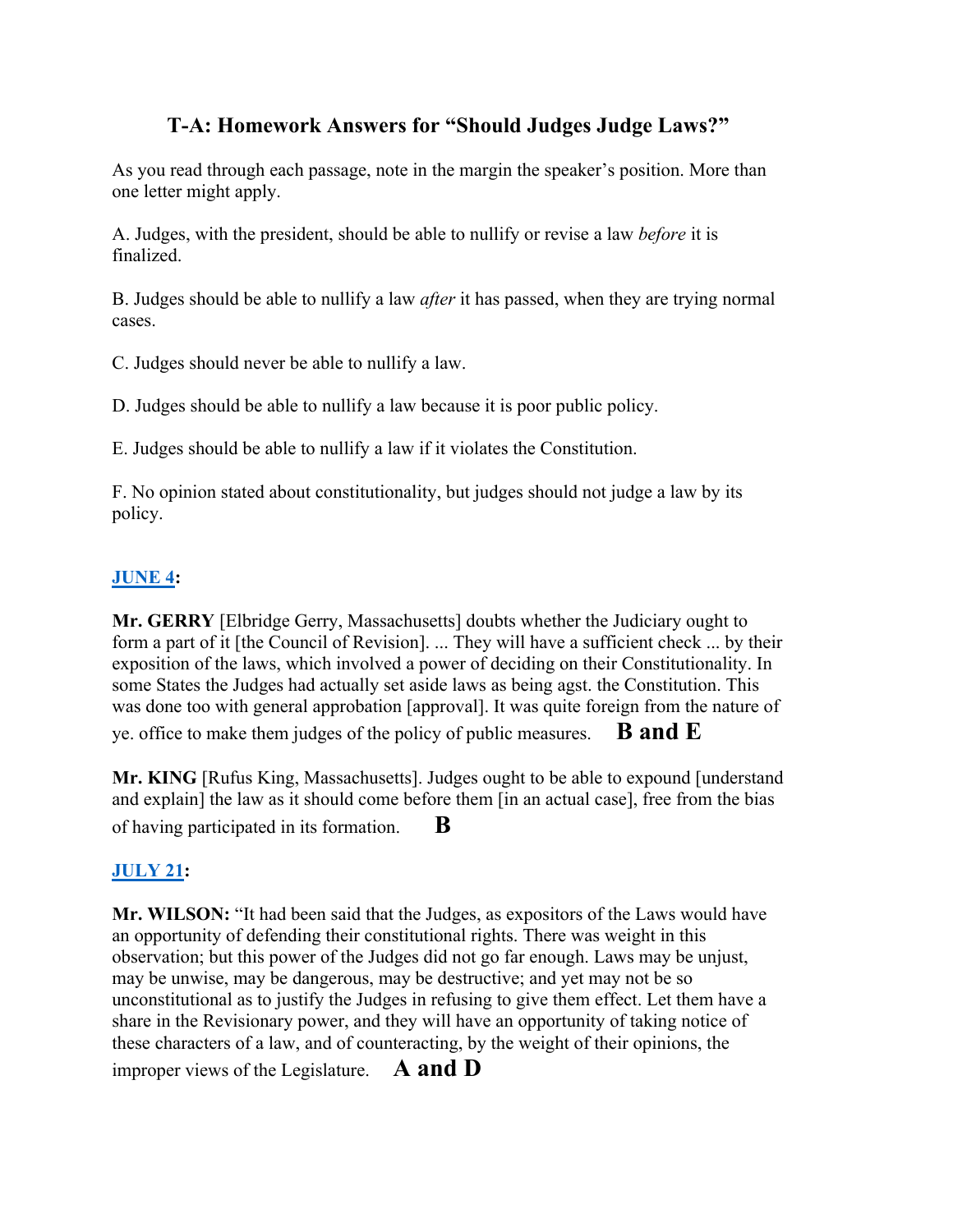**Mr. ELSEWORTH** [Oliver Ellsworth, Connecticut} approved heartily of the motion. The aid of the Judges will give more wisdom & firmness to the Executive. They will possess a systematic and accurate knowledge of the Laws, which the Executive can not be expected always to possess. **A and D**

**Mr. GHORUM** [Nathaniel Gorham, Massachusetts] did not see the advantage of employing the Judges in this way. As Judges they are not to be presumed to possess any peculiar knowledge of the mere policy of public measures. **F** 

**Mr. L. MARTIN [**Luther Martin, Maryland]. A knowledge of Mankind, and of Legislative affairs cannot be presumed to belong in a higher degree to the Judges than to the Legislature. And as to the Constitutionality of laws, that point will come before the Judges in their proper official character. In this character they have a negative on the laws. Join them with the Executive in the Revision and they will have a double negative.

# **B and E**

**Col. MASON** [George Mason, Virginia]. In their expository capacity of Judges … they could declare an unconstitutional law void. But with regard to every law however unjust oppressive or pernicious, which did not come plainly under this description, they would be under the necessity as Judges to give it a free course. He wished the further use to be made of the Judges, of giving aid in preventing every improper law. Their aid will be the more valuable as they are in the habit and practice of considering laws in their true principles, and in all their consequences. **A, B, D, and E**

**Mr. RUTLIDGE** [John Rutledge, South Carolina] thought the Judges of all men the most unfit to be concerned in the revisionary Council. The Judges ought never to give their opinion on a law till it comes before them.  $\mathbf{B}$ 

## **[AUGUST 15](http://consource.org/document/james-madisons-notes-of-the-constitutional-convention-1787-8-15/):**

**Mr. MERCER** [John Francis Mercer, Maryland]. He disapproved of the Doctrine that the Judges as expositors of the Constitution should have authority to declare a law void. He thought laws ought to be well and cautiously made, and then to be uncontroulable. **C**

**Mr. DICKENSON** [John Dickinson, Delaware] was strongly impressed with the remark of Mr. Mercer as to the power of the Judges to set aside the law. He thought no such power ought to exist. He was at the same time at a loss what expedient to substitute. **C**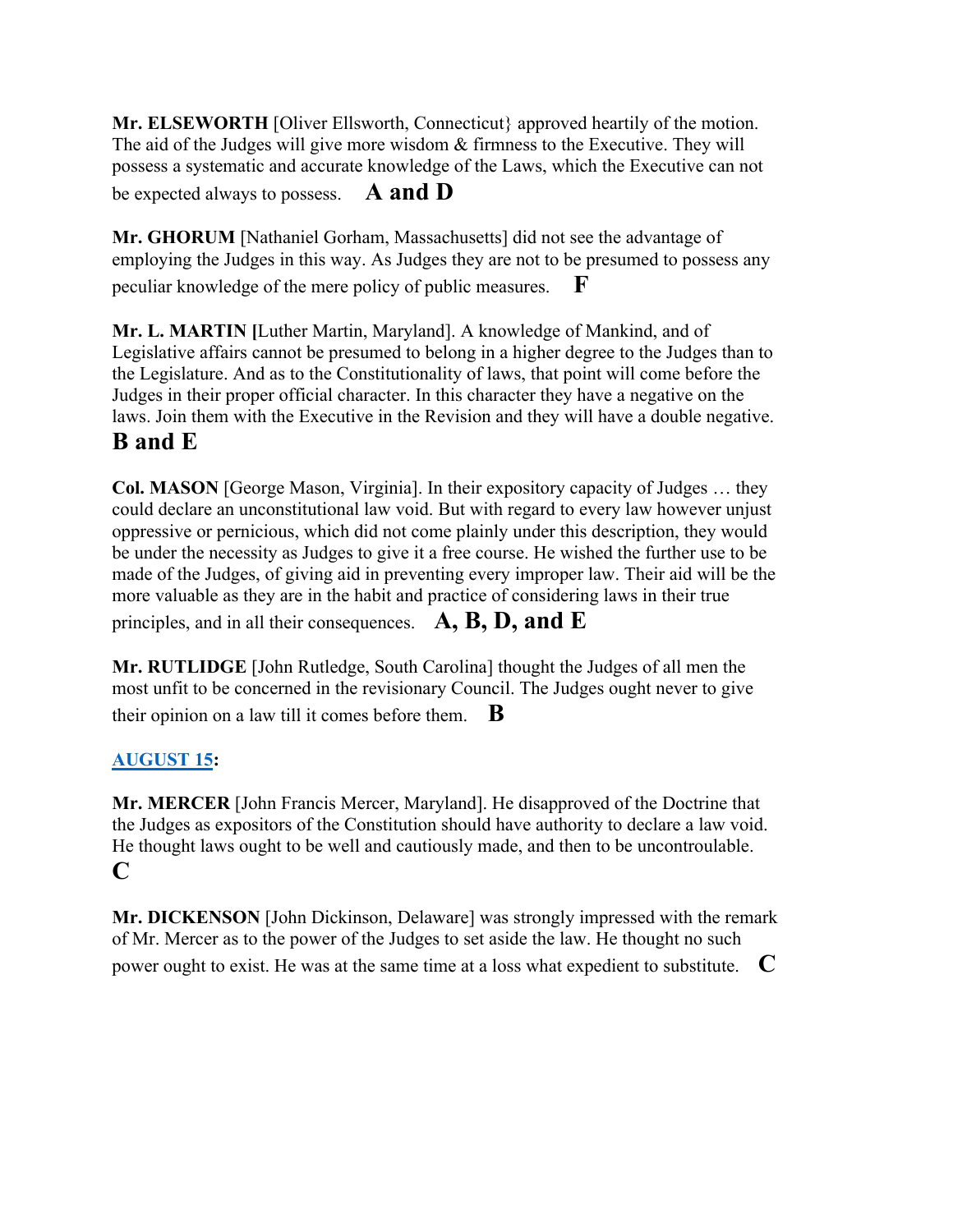# **T-B. INFRASTRUCTURE FOR THE CONSTITUTIONAL CONVENTION SIMULATION**

These eight lessons can be used individually or as a unit. In either case, here are basic rules of operation:

Assign each student to a state delegation that participated in the 1787 Federal Convention in Philadelphia. (Alternately, you could allow students to choose their states or have a lottery, but this will add an extra step.) Please note that delegates from Rhode Island did not attend.

The numbers in each state delegation will vary by class size. For classes with 24 or more students, there should be two or more in each delegation. (Add delegates in rough proportion to size of states. For instance, in a class of 25, Virginia will have three, the other states two each.) If fewer than 24, you can combine states of similar size and regional interests so each group has more than one delegate. Possible state combinations, in order of preference: DE and NJ (small and free), GA and NC (small/medium and slave), NH and CT (small and free), MA and NY (large/medium and free), VA and MD (large/medium and slave). To facilitate classroom management, students should sit with their fellow state delegates.

Breakout groups, called **"discussion and debate" (D &D) groups**, will be composed of several state delegations from *diverse* regions: lower South, upper South, mid-Atlantic, New England. These should be small enough to allow each student to participate—the size of each, and therefore the number of state delegations in each, will vary by class size and teacher preference. Again, to facilitate movement, state delegations in each  $D & D$  group will sit proximate to each other. For small classes, teachers might choose to conduct all deliberations with the full class for historical authenticity, you can call this the "**committee of the whole**."

Each time students meet in their  $D \& D$  groups, they should be reminded that these are for deliberations only. The groups do not have to come to any agreement. Students will not yet be casting their votes.

Inform students that all votes will be by state delegations—one vote for each state delegation, just as it was at the Federal Convention of 1787. When students do meet with their delegation to determine its vote, they are not to discuss the issue at length—they've already done that in their D & D groups. They simply vote and report the state's preference to the committee of the whole. If delegates of any state are evenly divided on an issue, they report "divided" as their state's vote.

If you are teaching the full unit, you might want a secretary (it can be the teacher) to keep track of class decisions. You should also stress the importance of retaining all handouts. In extended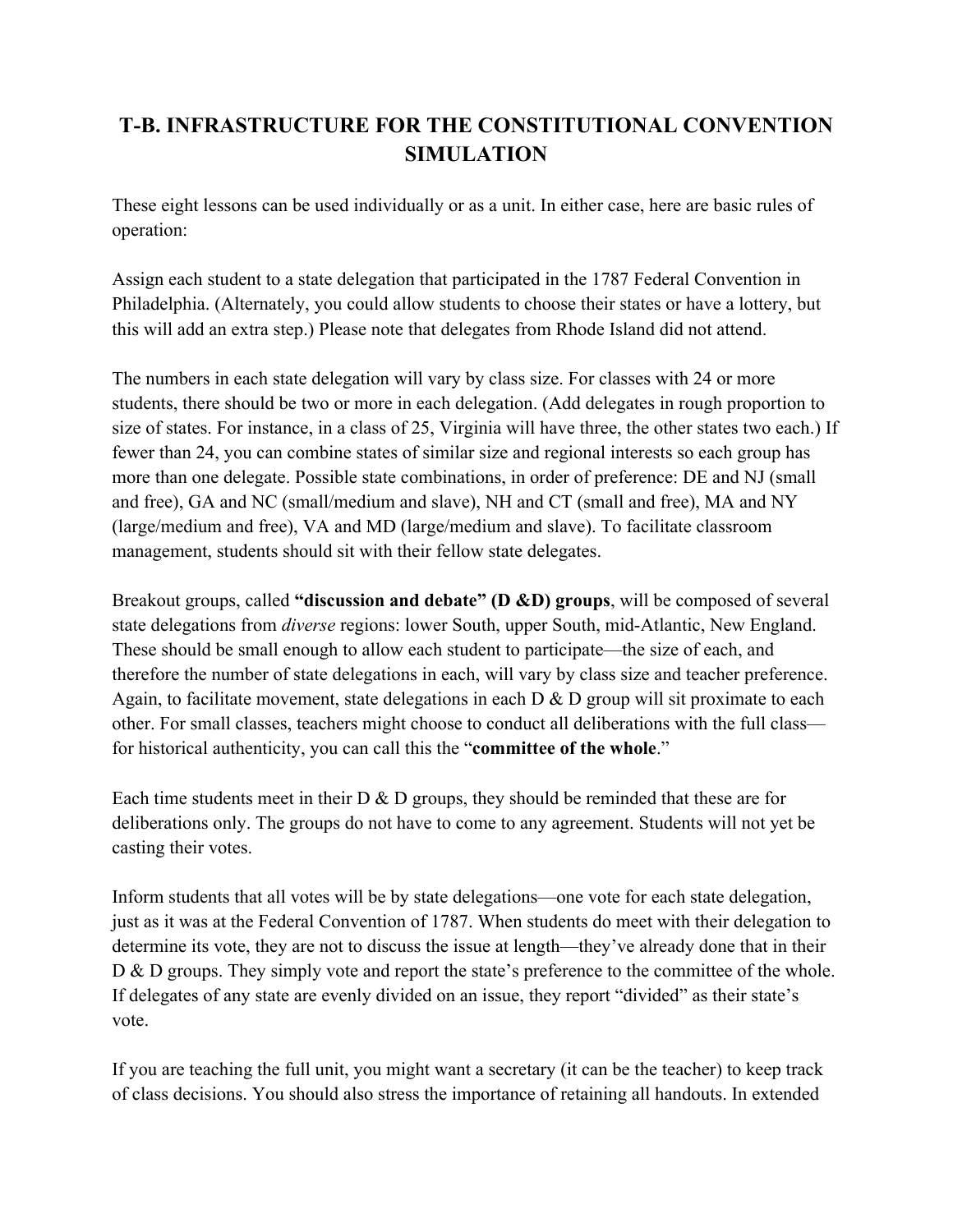activities, students will be asked to compare their personal choices, class decisions, and historical decisions of the actual Convention and project how alternate outcomes might have altered the course of history.

If the units are used in a unit, here is the suggested order:

- **1. Reform or Revolution?** (one-day and two-day options)
- **2. Composition of Congress** (one-day and two-day options)
- **3. Creating an Executive** (one-day and two-day options)
- **4. Should Judges Judge Laws?** (one-day lesson)
- **5. Fine Tuning the Balance of Powers** (one-day and two-day options)
- **6. Slavery at the Constitutional Convention** (two-day lesson)
- **7. Amendments and Ratification** (one-day and two-day options)
- **8. To Sign or Not To Sign**

**Option A: The Historical Constitution** (one-day lesson) **Option B: The Student-Generated Constitution** (one-day lesson)

Throughout these lessons, students need to understand key features of the Articles of Confederation:

\*The United States under the Articles was a "confederacy" of sovereign states.

\*There was only one branch, Congress, where each state had one vote. There were no separate executive and judicial branches.

\*Congress was not a "government" as we view it today. It engaged only with states, not citizens. It passed no laws bearing directly on citizens and had no enforcement powers.

\*Congress had no powers of taxation. It raised money by requisitioning the states, but it lacked the authority to force states to pay.

\*Amendments required unanimous approval of the states.

These are highlighted in the first lesson and will be brought into play in the appropriate lessons.

### **Premise for engagement:**

History is the chronicle of choices made by actors/agents/protagonists in specific contexts. Students understand choices – they make them all the time. These lessons involve students by placing them in the shoes of historical people and asking: "What might you do in such instances?"

For these exercises to be historical (more than affirmations of individual whims), we need to provide context: what was the issue, the problem to be solved? What were the existing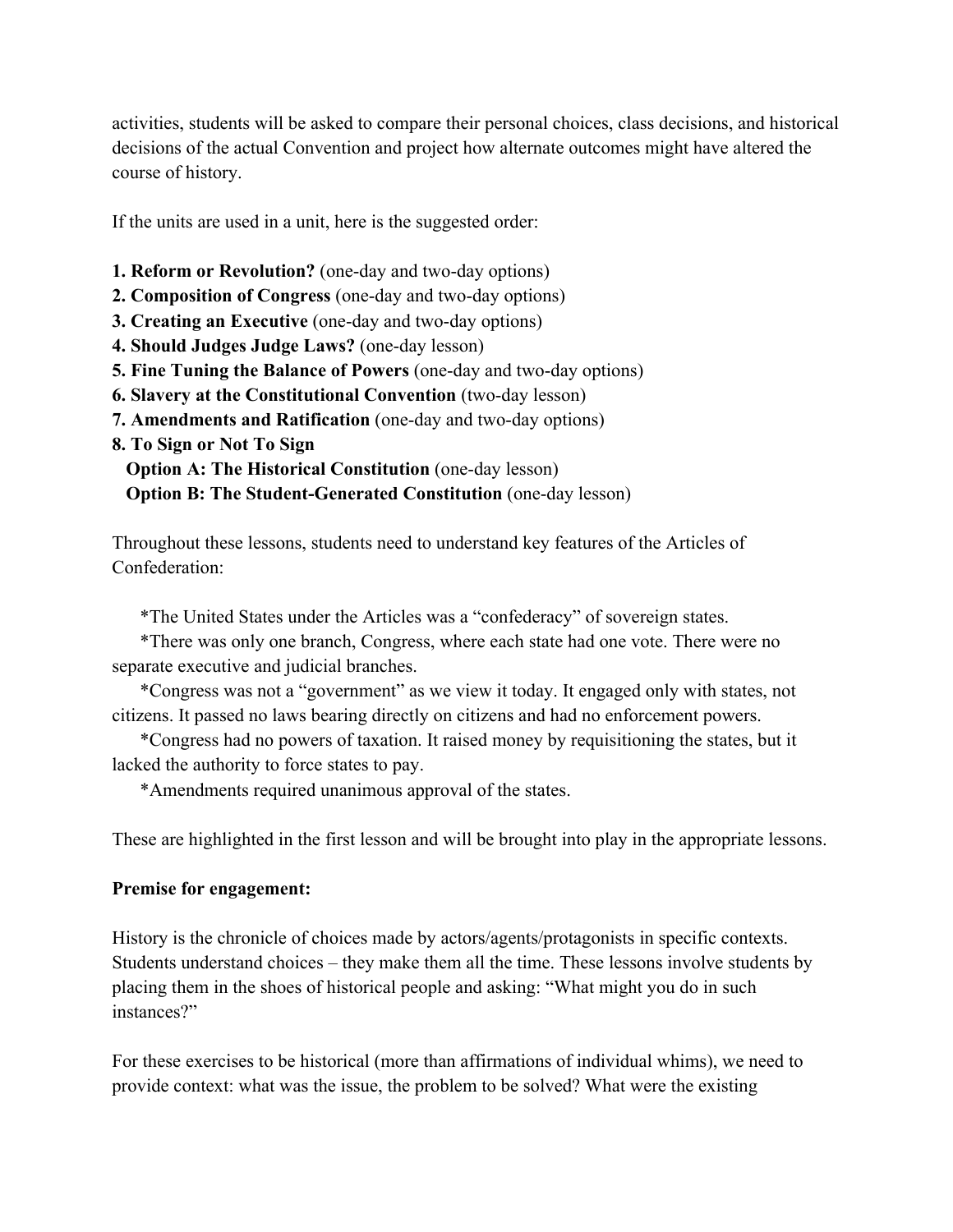realities/constraints that limited possibilities? With those in mind, what were the available options? For each option, how did people view the possibilities for a desired outcome? What were the potential dangers? When studying battles, we see how generals evaluate troop strengths, positioning, logistics, morale, and so on. In fact, all historical actors do this—not just leading political figures, but ordinary people and collective bodies. In Revolutionary times, people often made decisions in groups, both indoors (town meetings, caucuses, conventions, congresses) and "out-of-doors," as they said at the times, informal gatherings that protested authority or enforced popular will. The Federal Convention of 1787, known today as the Constitutional Convention, provides a perfect example of historical actors making consequential decisions in a group context. When coupled with a study of ratification of the Constitution, it shows the interrelation between political decisions made "in chambers," as they said at the time, with politics "out-ofdoors."

## **Basic structure for choice-centered lessons, including but not limited to these Constitutional Convention simulations:**

**(**Some lessons include two or even three of the cycles outlined here; others have only a single round. For complex simulations with multiple rounds, more than one class period might be appropriate, at teacher discretion.)

1. *Formulate the problem,* the issue at hand. Define the players: who will be making the choices, deciding which path to take? Provide *context*, including any *constraints* that would limit their actions, with documents when possible. Without context, we will be operating in our world, not theirs.

2. Outline and discuss the *available options*, including possible outcomes of each – that, after all, is what the participants had to do. This is sometimes done as a class, sometimes in breakout groups of two or more students. The size and composition of breakout groups is left to teacher discretion.

2A. After breakout groups, in some lessons, the class will reconvene to share, compare, and evaluate what they came up with. When, historically, the decision was up to a body (a congress or convention), the class will always reconvene as that body—but if no group decision was involved, once students have discussed options in groups, they can continue to the next step.

3. Individuals or bodies make and reveal their choices.

4. Presentation of the *historical outcome*: the choice actually made by the player(s) – use documents when possible.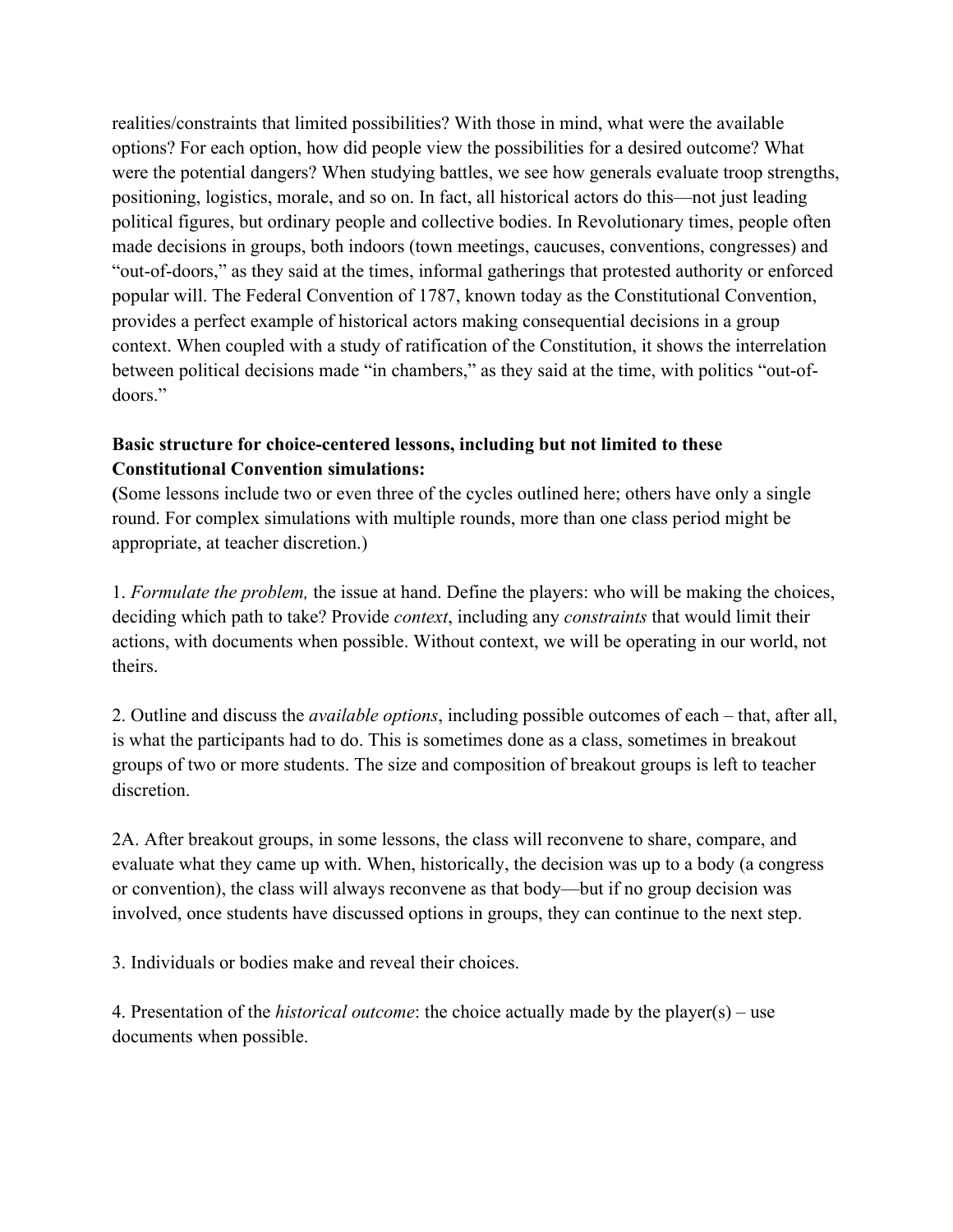5. Discuss with full class the *consequences* that did in fact ensue from that choice, including *further* issues raised by the outcome. Sometimes those issues, in turn, provide the "catch" for a subsequent lesson.

To summarize: the opening for each lesson—the catch—is the crossroad, the choice to be made. Then, in turn, come the *context and constraints, discussion of options, decision making, presentation of historical outcomes, and analysis of those outcomes,* including where they might lead next. In these lessons, students actually *engage* in the historical process. **By exercising individual and group decision-making skills within political contexts, they prepare for civic life. When the time comes for them to make history, they will be well rehearsed in making reasoned choices.**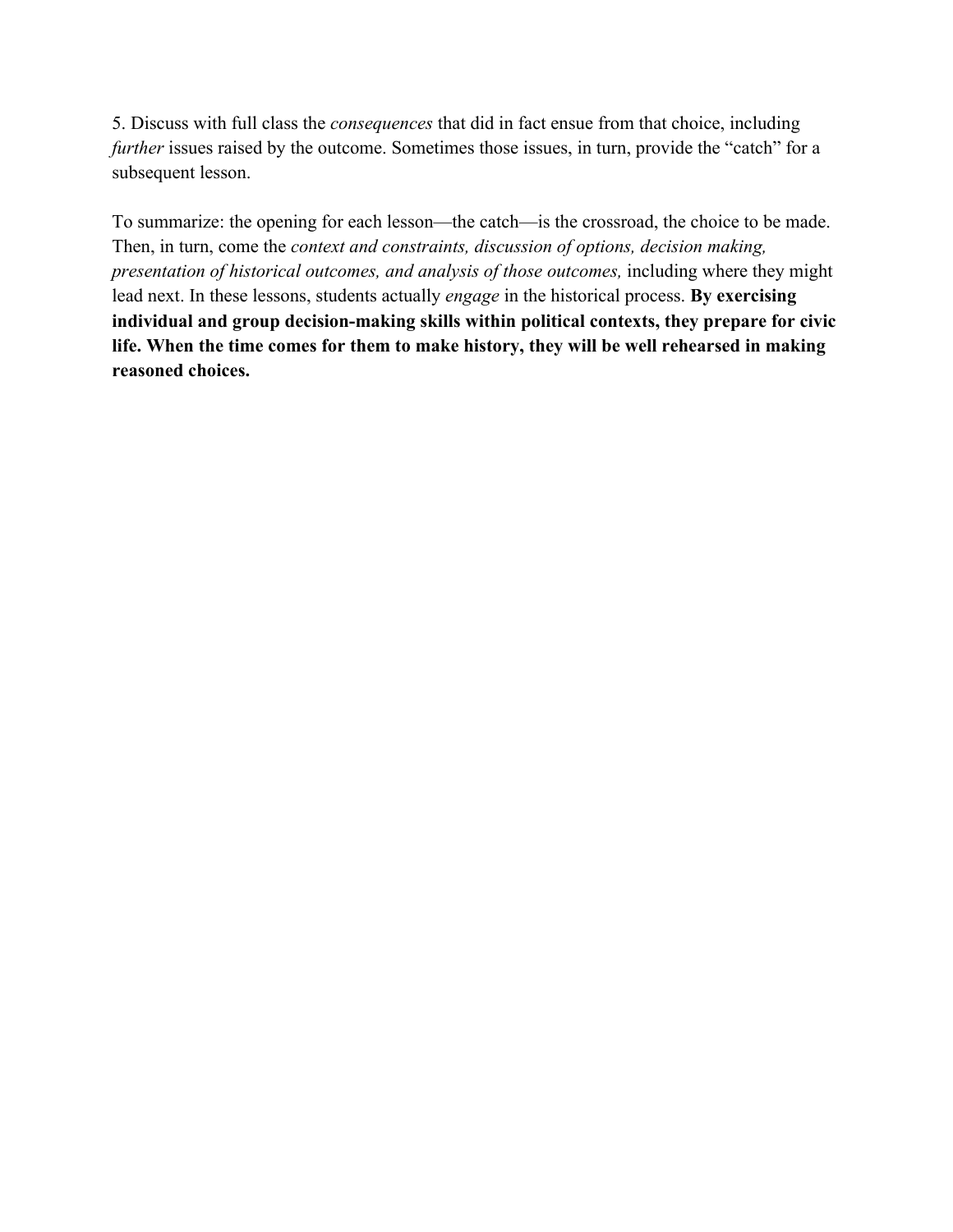## **T-C. TIMELINE FOR THE FEDERAL CONVENTION OF 1787**

September 11-14, 1786: Twelve delegates from 5 states, meeting at Annapolis, call for a larger convention the following year.

February 21, 1787: Congress endorses the Annapolis Convention's call for a convention, slated to meet in Philadelphia on May 14.

[May 14:](http://consource.org/document/diary-entry-by-george-washington-1787-5-14/) Delegates from only Pennsylvania and Virginia are present in Philadelphia. This did not constitute a quorum according the standards of the Continental Congress.

[May 25:](http://consource.org/document/james-madisons-notes-of-the-constitutional-convention-1787-5-25/) With 29 delegates from 9 states present, the Convention begins. George Washington is chosen to preside.

[May 29:](http://consource.org/document/james-madisons-notes-of-the-constitutional-convention-1787-5-29/) Rule of secrecy adopted. Edmund Randolph presents the Virginia Plan.

[May 30:](http://consource.org/document/james-madisons-notes-of-the-constitutional-convention-1787-5-30/) Delegates start debating the Virginia Plan. The Delaware delegation threatens "to retire from the Convention" if all states do not have an equal vote in Congress. Convention resolves: "A *national* government ought to be established consisting of a *supreme* legislative, executive & judiciary."

[June 2:](http://consource.org/document/james-madisons-notes-of-the-constitutional-convention-1787-6-2/) Convention stipulates that the executive "be chosen by the national legislature for the term of seven years." This is rescinded on July 19 but reaffirmed on July 26.

[June 4:](http://consource.org/document/james-madisons-notes-of-the-constitutional-convention-1787-6-4/) Convention decides on a single executive, 7 states to 3.

[June 15:](http://consource.org/document/james-madisons-notes-of-the-constitutional-convention-1787-6-15/) William Paterson introduces the New Jersey Plan, which proposes only to amend the Articles of Confederation and maintains Congress as a unicameral body, each state having one vote.

[June 18:](http://consource.org/document/james-madisons-notes-of-the-constitutional-convention-1787-6-18/) Hamilton proposes that the chief executive and senators serve for life, with the executive having absolute veto power over all legislation. He receives no support.

[June 19:](http://consource.org/document/james-madisons-notes-of-the-constitutional-convention-1787-6-19/) Virginia Plan, as amended, defeats New Jersey Plan, 7-3 with one divided.

[July 12](http://consource.org/document/james-madisons-notes-of-the-constitutional-convention-1787-7-12/): Convention finalizes the compromise on representation in the House: each slave counts as three-fifths of a person. Vote: 6-2-2.

[July 16](http://consource.org/document/james-madisons-notes-of-the-constitutional-convention-1787-7-16/): Convention finalizes the "Great Compromise": proportional representation in the House; equal representation of states in the Senate; all money bill originate in the House. Vote: 5-4-1.

[July 23](http://consource.org/document/james-madisons-notes-of-the-constitutional-convention-1787-7-23/): Convention resolves to send its proposed plan to Congress, with a recommendation that it be sent to "assemblies chosen by the people" in each state for ratification. Vote: 9-1.

[July 24](http://consource.org/document/james-madisons-notes-of-the-constitutional-convention-1787-7-24/): Convention appoints a five-member committee "to report a Constitution conformable to the Resolutions passed by the Convention." (Committee of Detail.)